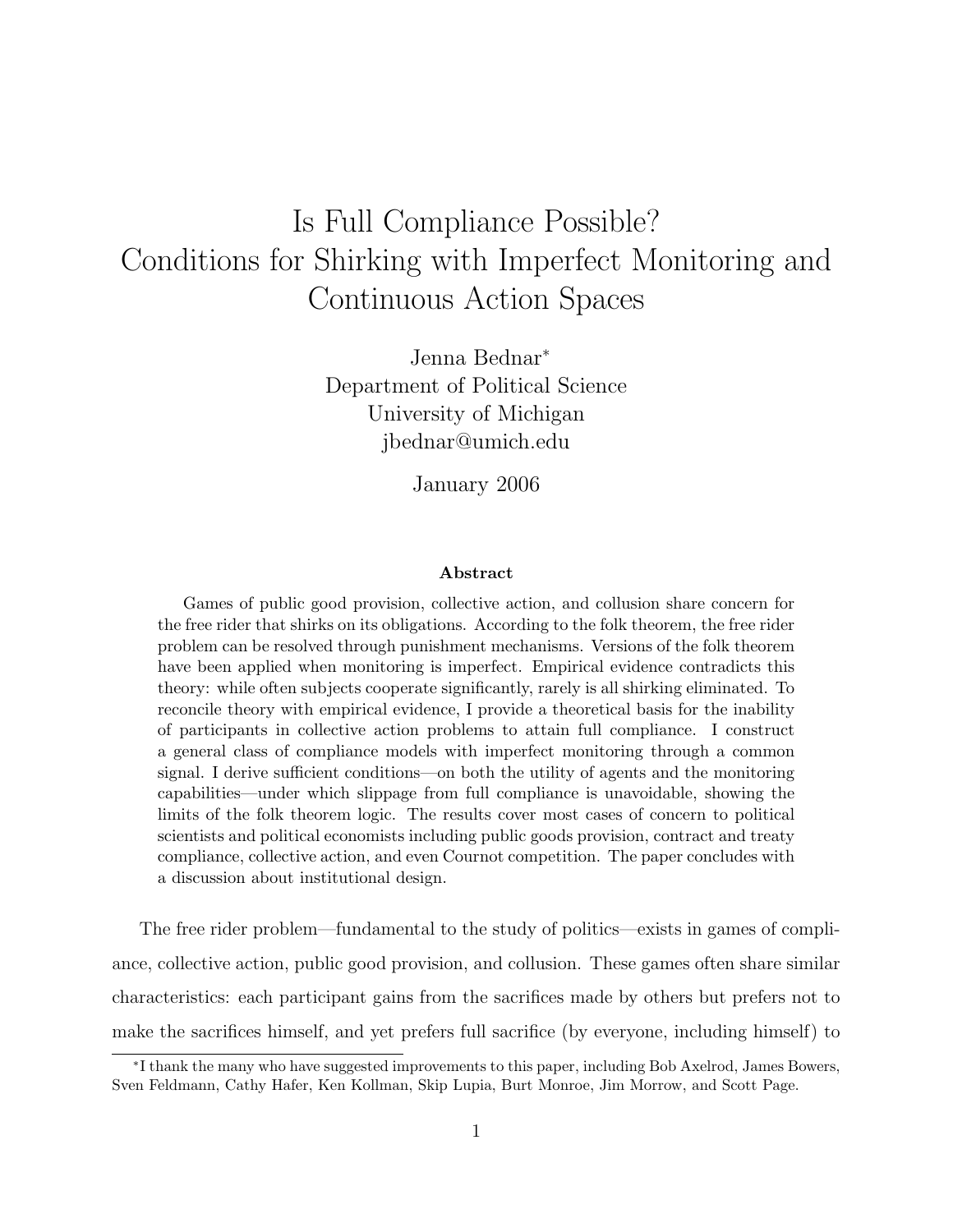complete non-compliance. We are concerned about the shirker when we study intergovernmental opportunism in international treaties (e.g. Downs & Rocke 1995, Downs et al 1996, Fearon 1998, Simmons 2000, Morrow 2001) and within federal systems (de Figueiredo and Weingast 2005, Bednar 1998, Dougherty 2001), and individual opportunism in commons problems (Hardin 1968, Ostrom 1990), contract compliance (Greif, Milgrom & Weingast 1994), tax compliance (Scholz & Lubell 1998), mass movements, including labor strikes (Olson 1965), establishment of the rule of law (Weingast 1997), management of ethnic conflict (Fearon & Laitin (1996), misrepresentation of ethnic kinship (Axelrod & Hammond 2003), and collusion in cartels (Green & Porter 1984).

In this paper, I consider the free rider problem in environments where actions are not fully verifiable. As a specific example, consider international trade agreements. The visibility of trade barriers varies; certain restrictions, such as tariffs or quotas on foreign imports, are easy to spot, while other domestic policies, such as industry support, affect trade competitiveness but are more difficult to identify or categorize as a barrier to trade. While a major improvement of the WTO over the GATT is to take on the deterrence of non-tariff barriers, its dispute resolution panel is active. Despite incentives to deter trade barriers, evidence of minor non-compliance is widespread. The inability to sustain full compliance is not unique to the WTO; it is a problem in every one of the above contexts. Despite full compliance's tantalizing  $d$ raw,<sup>1</sup> its rarity is unexplained, as a general phenomenon, by the theoretical compliance literature.

Compliance when actions cannot be perfectly observed is an essential problem of political science. To explain it, theorists initially focused on the possibility of compliance. This literature, largely spawned by Axelrod (1984) and now known as Cooperation Theory, shows that when these games are repeated, the free rider problem can be overcome. While the models are constructed to pursue the problem of *existence* of cooperation, not the *extent* of

<sup>&</sup>lt;sup>1</sup>Within political realms its focality is established for three reasons: it is often easier to discern deviations from full compliance in political settings (in an economic environment where the signal is price, the profitmaximizing price is no more or less transparent than any other price); legally, it makes it easier to define an agreement; and the relationship may be stronger if the participants believe that all others are complying fully and not deviating by small margins.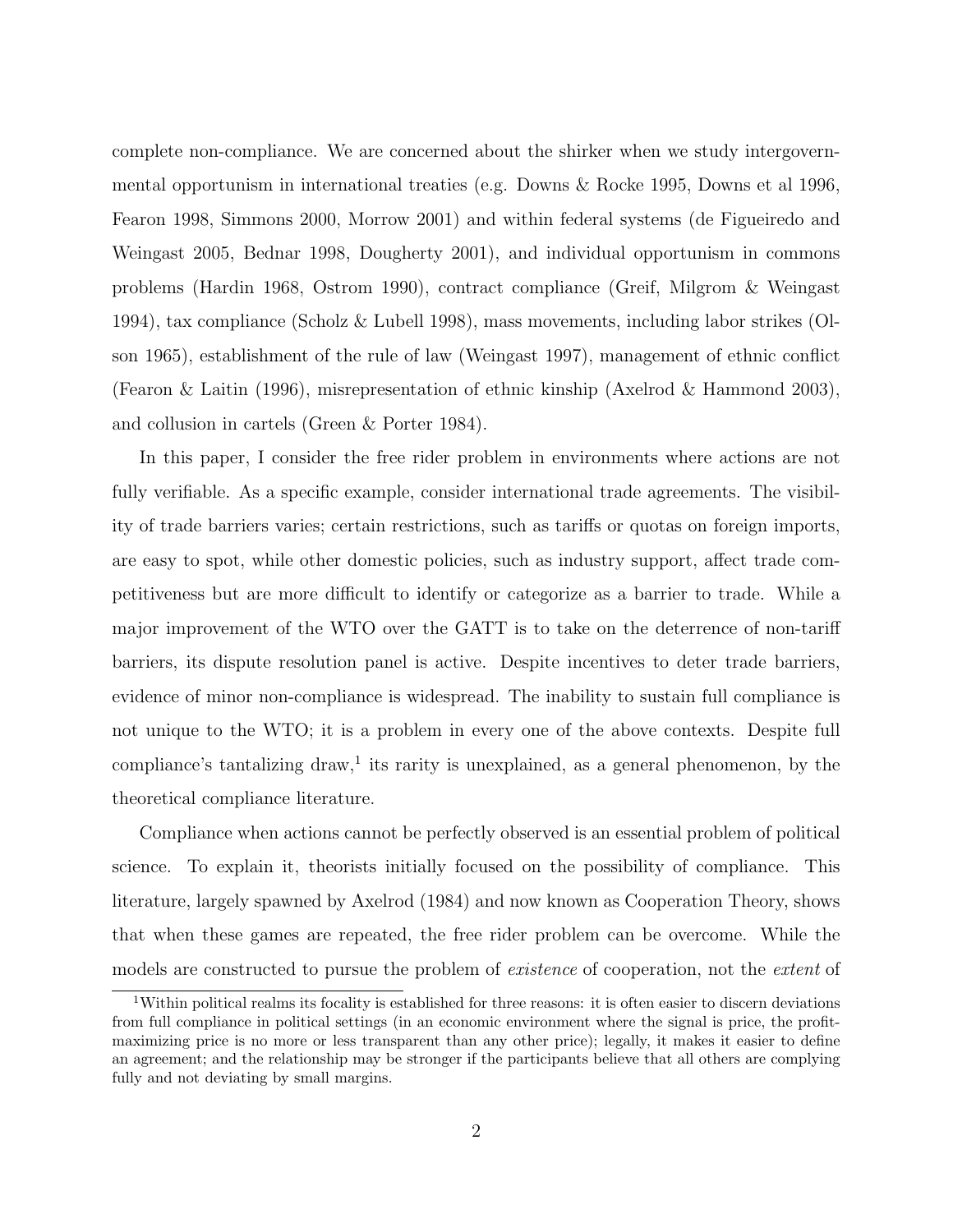it, invocations of the folk theorem imply the existence of a full compliance equilibrium.<sup>2</sup>

Empirical evidence contradicts this inference. While advances in behavioral economics and political science suggest that people are more cooperative than we would often anticipate in single-shot or finitely-repeated games, subjects also fail to cooperate fully in repeated settings despite motivating incentives.<sup>3</sup> Summarizing hundreds of laboratory results, and armed with decades of field experience, Ostrom writes (1999:508): "[T]he temptation to cheat always exists. No amount of monitoring and sanctioning reduces the temptation to zero."

To reconcile theory and empirical evidence, this paper inverts the original puzzle of Cooperation Theory to ask: Under what conditions is full compliance possible? I construct a general model of homogenous agent compliance with continuous action spaces and imperfect monitoring through a common signal that allows for arbitrary compliance levels. Using this model, I provide sufficient conditions—on both the utility of agents and the monitoring capabilities—under which slippage from full compliance is unavoidable. My results cover

<sup>&</sup>lt;sup>2</sup>It must be underscored that the folk theorem only implies that full compliance is possible; for many strategic contexts, it is only one of many potential equilibria. Nevertheless, of all equilibria supported, it is full compliance that catches the most attention. A product of theory's prediction of full compliance is that institutional design presumes that full compliance is a viable, and complete, objective. In a special issue of International Organization dedicated to the rational design of institutions, the editors write: "The cooperation literature is premised on the 'Folk Theorem,' which shows that cooperation is possible in repeated games. . . . In brief, the possibility of cooperation is present in most modern international issues" (Koremenos, Lipson, and Snidal 2001:764-65). To explain the realization of partial compliance, rather than full, several papers within the volume introduce modifications to the standard compliance game, including agent heterogeneity and uncertainty about payoffs.

<sup>&</sup>lt;sup>3</sup>Public goods experiments identify two types of disagreements between game theory and laboratory results: subjects contribute both more and less than predicted (Ledyard 1995, Palfrey and Prisbrey 1997). While I know of no experiment that combines continuous choice and imperfect information, some results are suggestive. When researchers have intentionally designed the experiment to encourage cooperative behavior, full compliance is never achieved. Feinberg and Snyder (2002) let subjects choose three prices; with price uncertainty, subjects fail to coordinate on the utility-maximizing collusive price. Continuous choice experiments are equally without success in obtaining full cooperation, despite instituting communication devices (Ostrom et al 1992), unanimity rules (Banks, Plott, and Porter 1988), and even making contribution the dominant strategy (Saijo and Nakamura 1995, Palfrey and Prisbey 1997).

In field research, examples of the inability to obtain full compliance abound. In international law, it is generally assumed that in treaties, governments will shirk slightly. For example, while Chayes and Chayes (1993) champion the high degree of treaty compliance, they acknowledge that compliance is partial. Full compliance is an unrealistic standard (1993:176). See also Brown Weiss and Jacobson 1998 and Simmons 2000.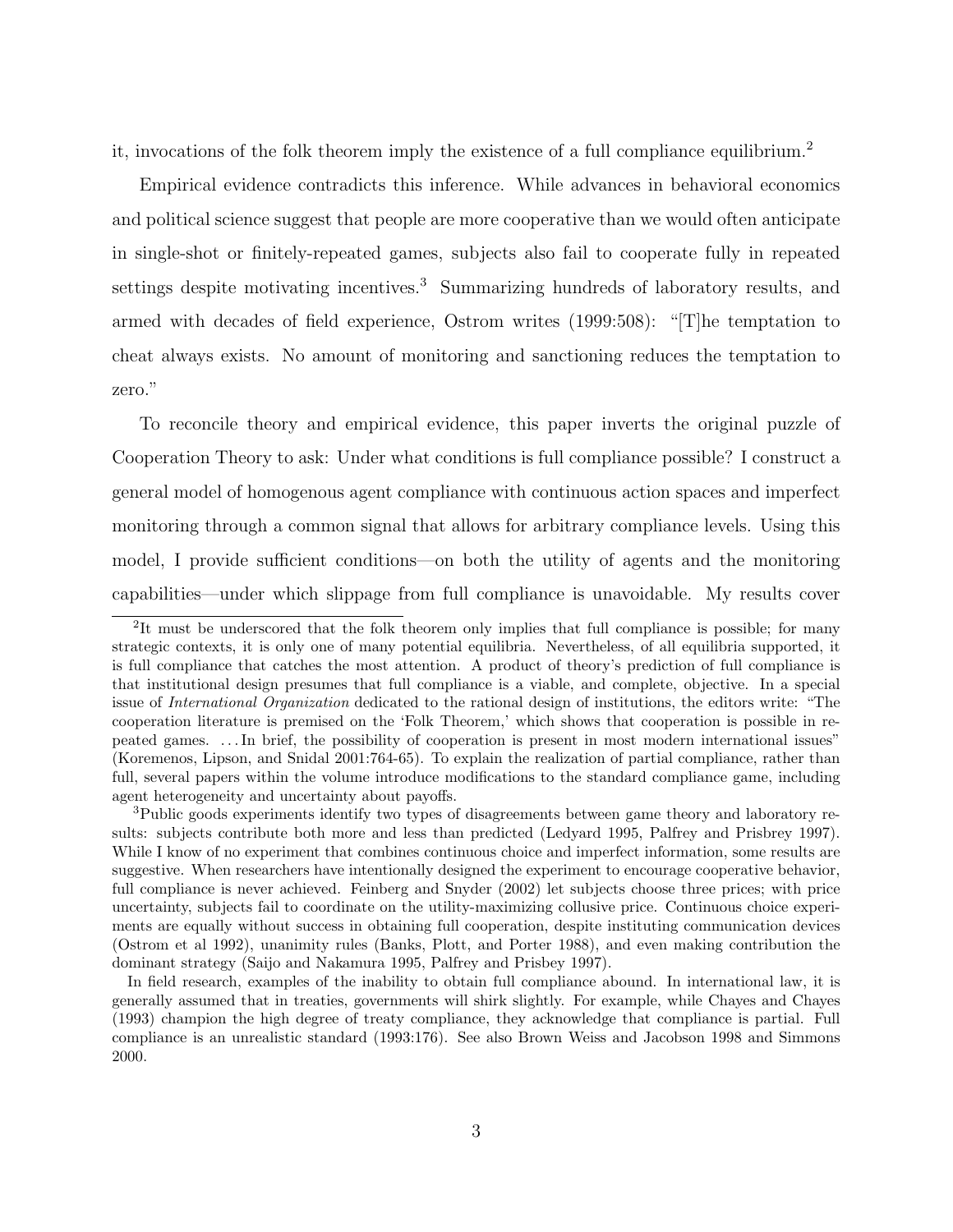most cases of concern to political scientists and political economists including public goods provision, contract and treaty compliance, collective action, and even Cournot competition.

My model builds upon binary choice models in which agents choose either to comply or not comply such as Abreu, Pierce and Stachetti (1986, 1990). Though binary choice models enable us to show that compliance can be sustained, they do not allow for slippage from full compliance. And this slippage, for reasons that I will discuss, has political and legal implications. The work that is perhaps closest to this model is the seminal paper by Green and Porter (1984). They solve for optimal oligopolistic production in which signals are prices. Since they focus on deriving a profit maximizing equilibrium, they do not rule out a full compliance equilibrium that generates lower utility. This paper has a different emphasis: it sets out to understand the degree of compliance. I show that in general *any* equilibrium involves slippage from full compliance. This result is proven for classes of utility functions, not just for a specific functional form, and allows for monitoring mechanisms other than prices, which rarely exist in political contexts.

Full compliance may be possible when an agent is indifferent between a limited set of alternatives, or when the rules define something it wants to do, or can't help but do, already. Full compliance is also possible when actions are perfectly visible to others or when the punishment is disproportionate to the crime: death for running a stop sign. But this paper will show that when we are asked to do something that is costly for us to do, and we know that others can't see our action perfectly, we shirk a little bit.<sup>4</sup> The general phenomenon is true whether we are talking about a law, a pact among friends, an organizational norm, or a treaty between nations. This paper is not about designing a law where all but the desperate and the deviant will respect it. This model has no agent asymmetry: all players are identical. The paper's central result implies that even in the case where a law is tailormade for a homogeneous population, it will not be fully adhered to by any member of the

<sup>4</sup>A partial contribution strategy is activity at less than 100% of the defined contribution. Notice the fundamental difference between occasional full non-compliance and continuous but minor deviations from full compliance: it is this latter, persistent shirking that needs explaining; the model will include the former as a punishment mechanism to increase the overall level of compliance.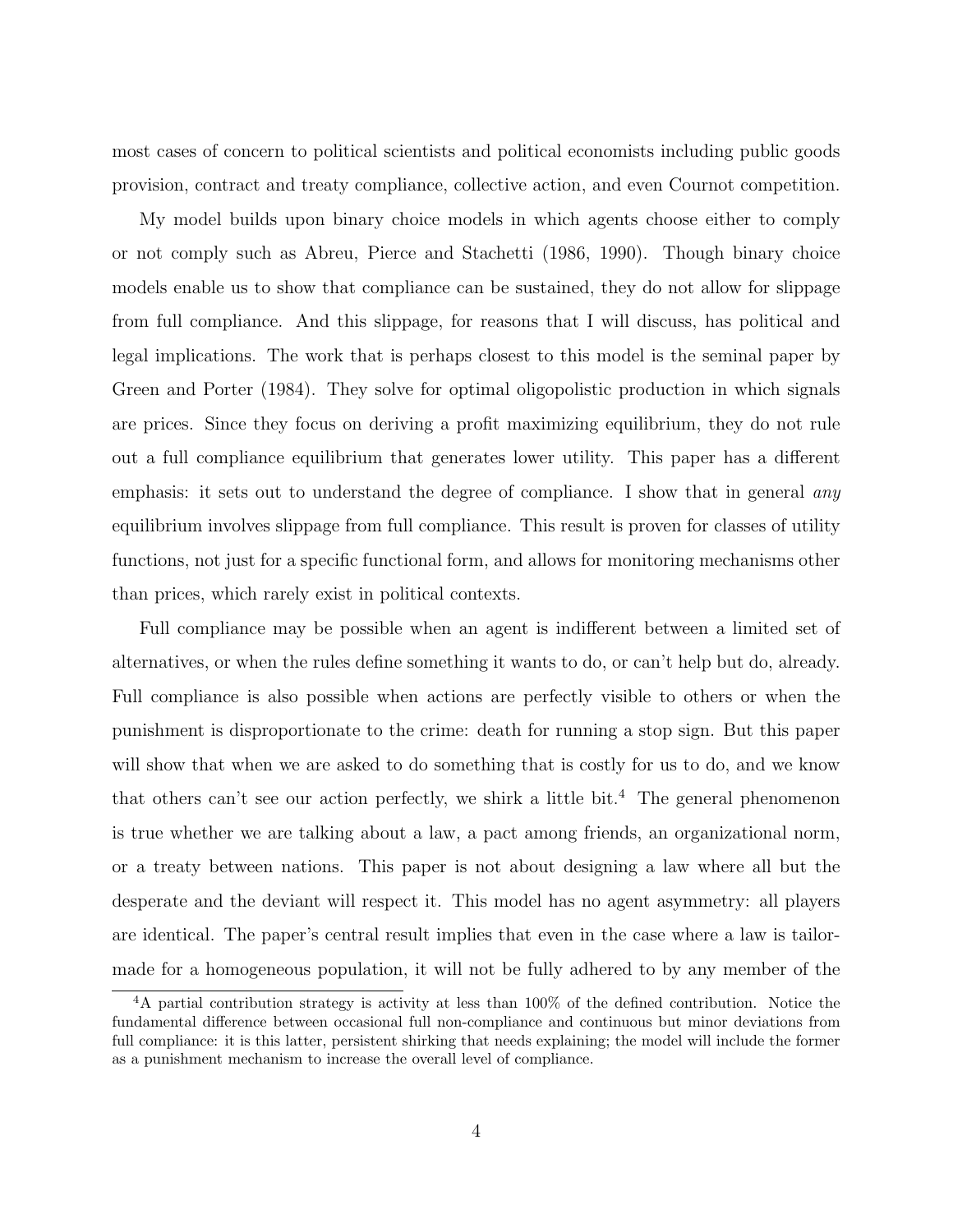community when monitoring is imperfect. Agent diversity, asymmetric monitoring costs, and variations in future payoffs may provide incentives for some agents to deviate more and others less.<sup>5</sup> But shirking will remain.

The paper proceeds as follows. Section 1 provides a brief background to the theory of compliance. Section 2 develops a general model of the compliance problem with a continuous action space. Section 3 establishes the unrealistic conditions sufficient for full compliance. Section 4 shows that under more plausible assumptions, full compliance is not possible. It also describes the conditions necessary to sustain any compliance in the face of inherent shirking. Section 5 discusses extensions of the model and concludes.

# Background

To introduce the literature on compliance, we begin with a simple model. Later, in section 3, we will elaborate upon this model when the analysis requires more technical detail, but for now, consider a group of undifferentiated, symmetric agents who can coordinate their efforts to produce a non-rival, non-excludable public good. Here we have in mind a broad conception of a public good: a stable federation, reduction in nuclear weapons, establishment of free trade, cleaner air. An agreement specifies the actions expected of each participant in order to produce the public good optimally. No third party exists to enforce the agreement; it must be self-enforced. In each period agents choose how much to comply with the terms of the agreement. The overall benefit, or utility, that an agent receives each period is a function of its own compliance, the degree of compliance of all others, and any random interference. In this class of problems, agents are tempted to free ride, to let others make the sacrifices while the shirking agent reaps the rewards. In the formal model, we capture this temptation with a trio of assumptions that each agent's utility decreases as it complies more, increases as others comply more, and if everyone makes the same contribution, each agent prefers full

<sup>5</sup>For example, distributional issues are present when multiple equilibria exist and players are asymmetric (Krasner 1991, Morrow 1994, Weingast 1997, and Fearon 1998). Uncertainty about future payoffs makes flexibility advisable, either through exit clauses (Rosendorff and Milner 2001) or compromises on expectations (Downs & Rocke 1995, Downs, Rocke, & Barsoom 1996).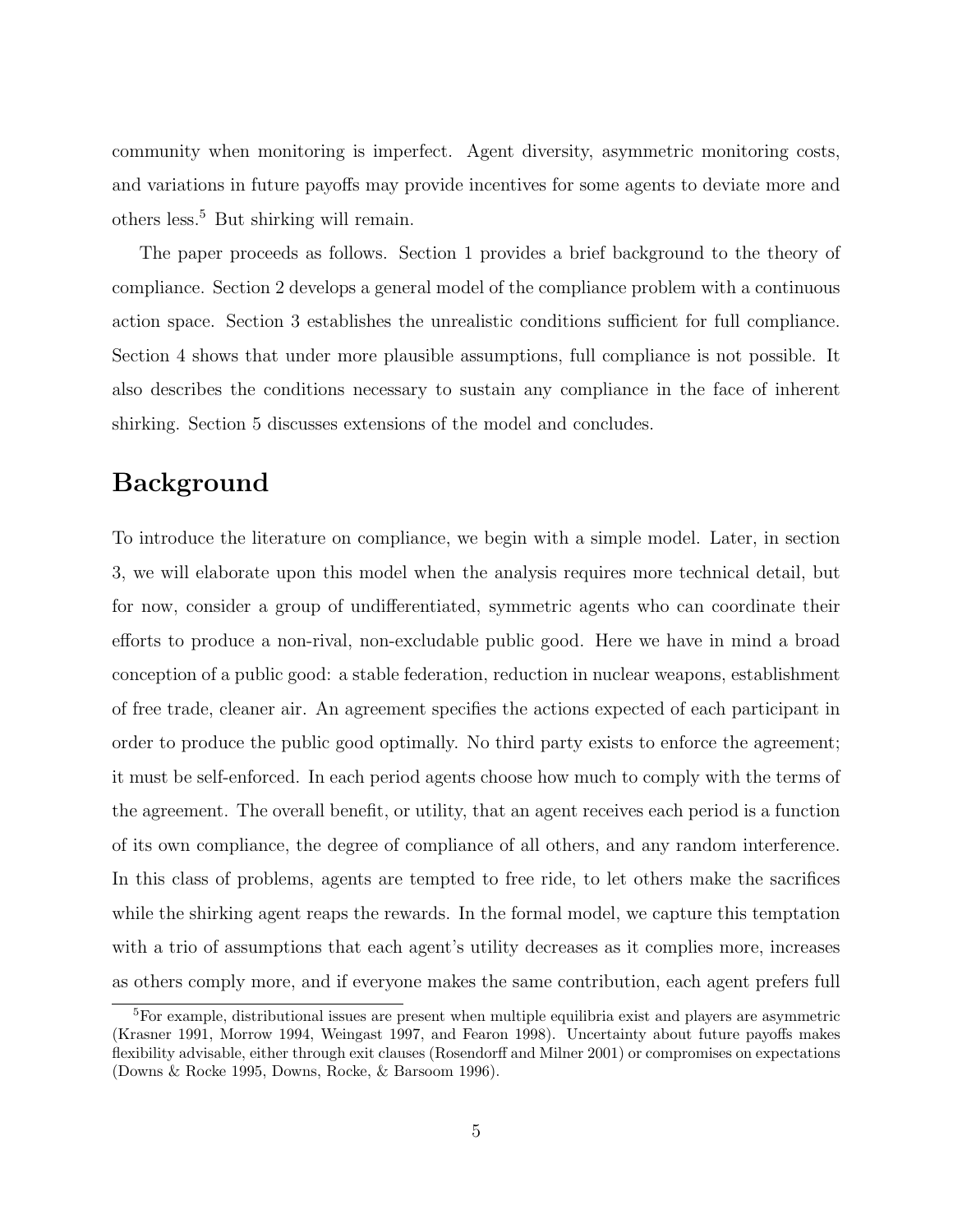compliance by all to no compliance by any.

The most fundamental problem of this class is the Prisoner's Dilemma. In the oneshot version, two agents are limited to the binary choice of comply (fully) or defect. The sole predicted outcome to this problem is that both players defect. Expanding the field to multiple agents, in a version more closely associated with a public good provision problem, does not alter our prediction. Even repeating the game, whether for a few periods or many, does not improve the prediction if the game has a known end point. No one complies at all.

When the game is repeated indefinitely, however, compliance improves considerably. If the game is indefinitely repeated (or the players do not know when the game will end, and the discount factor is sufficiently high), then full cooperation can be maintained with trigger strategies, where some commonly-perceived information, correlated with agents' past play, cues agents about the play of others. Agents establish a threshold for this information variable; failure to meet it "triggers" a punishment phase. By the folk theorem we know that as long as the agents are patient enough, full compliance can be sustained with either a grim trigger strategy or the instigation of a finite punishment regime. It makes no difference what they employ, as in equilibrium no players deviate.<sup>6</sup>

We now add one element of complication to the model: noise. We keep all other dimensions of the model the same, that is, it is an indefinitely-repeated game played by multiple agents with a discrete choice space. However, it is now more difficult to infer agent action by the amount of the good provided, as random shocks intervene, distorting the translation of the group's effort into production, for better or worse. We now have a game with imperfect monitoring, as the trigger variable is only imperfectly correlated with agent behavior.

With imperfect monitoring, full compliance remains possible in this discrete choice world, under assumptions discussed below. However, the efficient equilibrium strategy is often based on a finite punishment mechanism and can be thought of as a generalization of tit-

<sup>&</sup>lt;sup>6</sup>However, we may prefer the finite punishment regime if agents have cognitive constraints, to recover from agent error or experimentation. For example, recall from Axelrod's (1984) tournament, where players had to write their strategies down beforehand—a form of cognitive constraint—the forgiving strategy Tit-For-Tat outperformed Grim Trigger. See also Ostrom 1999.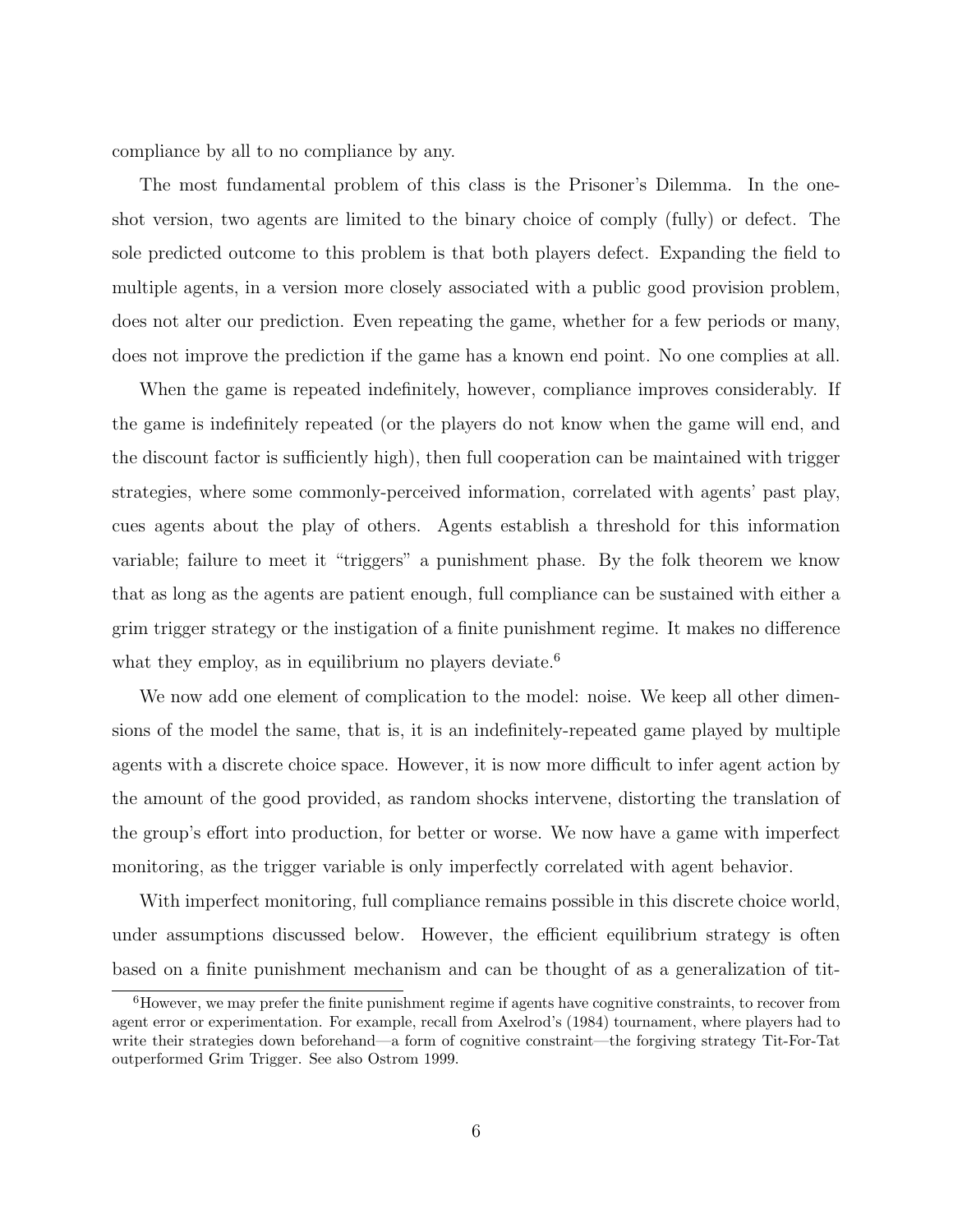for-tat. In the efficient equilibria, punishment regimes do occur, but they are triggered not by non-compliance, but due to the stochastic element (Abreu, Pearce, and Stacchetti 1986, 1990; Fudenberg & Maskin 1986; Fudenberg, Levine, and Maskin 1994). A finite punishment regime allows the cooperative regime to be restored. The term "punishment regime" is a misnomer: in equilibrium no one shirks; the punishment is meted out to insure all agents' future full compliance. Therefore we might more accurately call these "compliance maintenance" regimes.

At this point we should pause to consider the ability of a discrete choice model to explain non-attainment of full compliance. With only a binary choice of actions, partial compliance is not even a possibility. However, suppose that in addition to choosing between no compliance and full compliance, agents may choose among a finite set of partial compliance actions to allow the possibility of partial compliance equilibria (or might select mixed strategy equilibria). It is important to note that the existence of partial compliance equilibria does not rule out full compliance: by Fudenberg, Levine, and Maskin (1994)'s contribution to the folk theorem, we know that for any finite choice set, full compliance is an efficient equilibrium as long as two conditions hold: (1) if there exists a discount factor sufficiently high and (2) the signal imparts statistical identification of a deviator. Therefore, to explain partial compliance—that is, the absence of full compliance—we can apply what we might think of as the anti-folk theorem: if the discount factor is too low, full compliance cannot be sustained. It is possible to fix a low discount factor in advance to rule out the possibility of full compliance. However, such a result is undesirable: it has a feel of being forced, because to explain partial compliance and eliminate full compliance we must either construct impatient agents or insist that they are choosing inefficient equilibria!

Fudenberg, Levine, and Maskin's second condition alters the standard assumptions of imperfect monitoring. They model an asymmetric equilibrium, where players play slightly different strategies. This asymmetry means that in the long run, you can distinguish between any two configurations of discrete signals: the signal identifies the deviator. With this assumption, in the limit, players come arbitrarily close to full compliance. Their model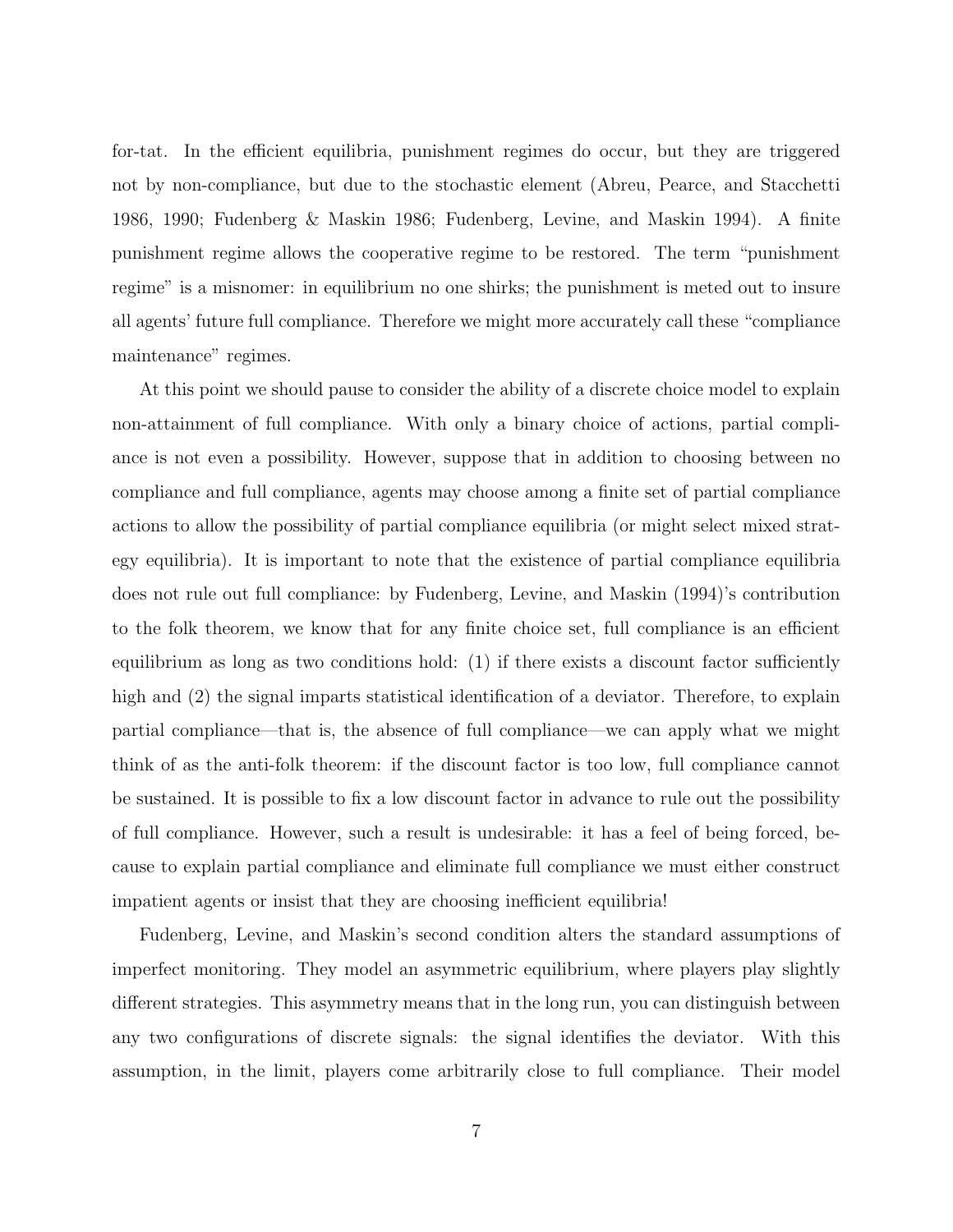does not describe this paper, where the signal is public, common knowledge, and classically imperfect: it does not contain information that links outcomes to individual actions.<sup>7</sup>

To capture shirking, we need a continuous action space. Unfortunately, no folk theorem result extends beyond a world of discrete choice. The most general result is Green and Porter (1984), modeling cartel behavior, who characterize the optimal strategy for oligopolists, which they describe as monopolistic production punctuated by reversionary periods, "price wars" where cartel members produce at competitive levels.<sup>8</sup> These price wars occur when the noise term, a shock to consumer demand, drives price (the trigger mechanism) below a threshold. Green & Porter note (1984:93) that monopolistic levels of production might not be sustainable by a cartel. That is, they might not be able to sustain full compliance. The goal of Green & Porter is to characterize an optimal strategy generally, so they do not characterize the properties that make full compliance impossible.

This paper characterizes the compliance properties of any equilibrium in general collective action problems. First, for most conditions, full compliance cannot be an equilibrium strategy. Therefore it follows as an obvious corollary that full compliance cannot be an efficient equilibrium, since it cannot be an equilibrium at all. Note that if full compliance were an equilibrium, even if it were not the efficient equilibrium, its focality, its political appeal, and its legal enforceability might still recommend it. For political science these results are at least as important, and perhaps more important, than the specifics about how to implement the efficient equilibrium. While political environments contain adjudicatory institutions whose intervention might prevent spurious—and costly—punishment regimes, only a perfect monitor eliminates shirking altogether.

A second contribution of this paper is that it creates an environment for understanding what conditions affect levels of compliance. Specifically, with this model, we may manipulate

<sup>7</sup>Another related monitoring alternative is the literature on private monitoring, where players receive private signals about one another's actions. With private monitoring in repeated trade between two parties, where parties can choose between three actions (and any mixed strategy combination), Bhaskar and Van Damme (2002) show that full compliance is not supported for much of the parameter space.

<sup>8</sup>Downs and Rocke 1995 provides an excellent introduction of the Green & Porter model to political scientists.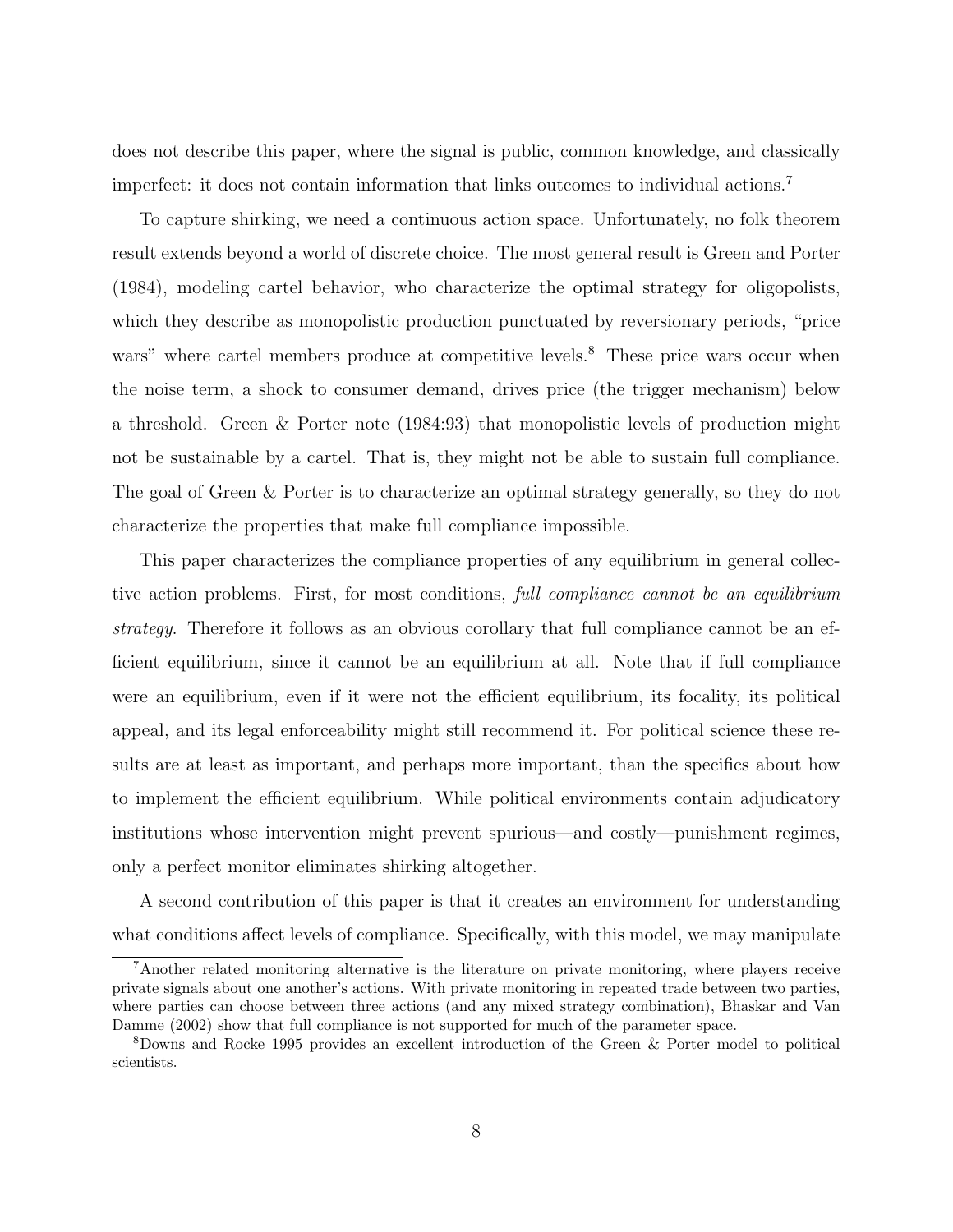the institutional setting to affect the probability that the punishment regime is triggered. I will return to this point in the conclusion.

## The Model

The previous section referred to a basic model of public good provision problems. Here I summarize and complete the model's specification. Our question is whether—or under what conditions—full compliance can be maintained. We know by the folk theorems that full compliance is possible for discrete choice sets, at least under the conditions established by Fudenberg, Levine, and Maskin (1994). Therefore, this model begins with the continuous action space.

An agreement prescribes agent actions to provide the public good. At the start of each period t, all agents,  $i, i \in \{1, ..., n\}$ , choose a degree of compliance with the agreement,  $c_{it}, c \in [0, 1]$ , with  $c_{it} = 1$  representing full compliance. I suppress t when doing so causes no confusion.<sup>9</sup> A nonatomic, continuously-distributed random variable,  $\omega$ , captures stochastic uncertainty; it is independently drawn each period, unobserved by any agent, and has an expected value of zero:  $E(\omega) = 0^{10}$  Each agent's stage game utility is a function of its own action, the actions of others, and the stochastic element, so that  $U_i = U_i(c_i, c_{-i}, \omega)$ . Agent utility decreases in its own level of compliance,  $\frac{\partial U_i}{\partial c_i} < 0$ ,  $\forall i$ , but increases in the level of compliance of all other players,  $\frac{\partial U_i}{\partial c_j} > 0$ ,  $\forall i, \forall j \neq i$ . For simplicity, let the vector  $\vec{c}$  represent the symmetric action taken by all participants, where  $\vec{c} = 1$  represents full compliance by all. In particular,  $U_i(\vec{c} = 1) > U_i(\vec{c} = 0)$ ; full compliance by all is strictly preferable to complete non-compliance. Agent impatience is represented by a non-zero discount rate,  $\delta \in (0,1)$ . Agents are risk neutral and maximize expected utility  $E[\sum_{t=0}^{\infty} \delta^t U_{it}(c_i, c_{-i}, \omega)].$ 

<sup>9</sup>Scholars in other disciplines have loosened the discrete time restriction. See for example Boyd 1988, Huberman & Glance 1993, Weesie & Wippler 1987.

 $10\text{Since the stochastic term can assume positive or negative values, the model can capture unexpected$ benefits as well as unexpected losses. Compare this model to the decentralized decision-making model of Bendor and Mookherjee (1987), where uncertainty enters as a probability that a player's effort will not successfully translate into a contribution.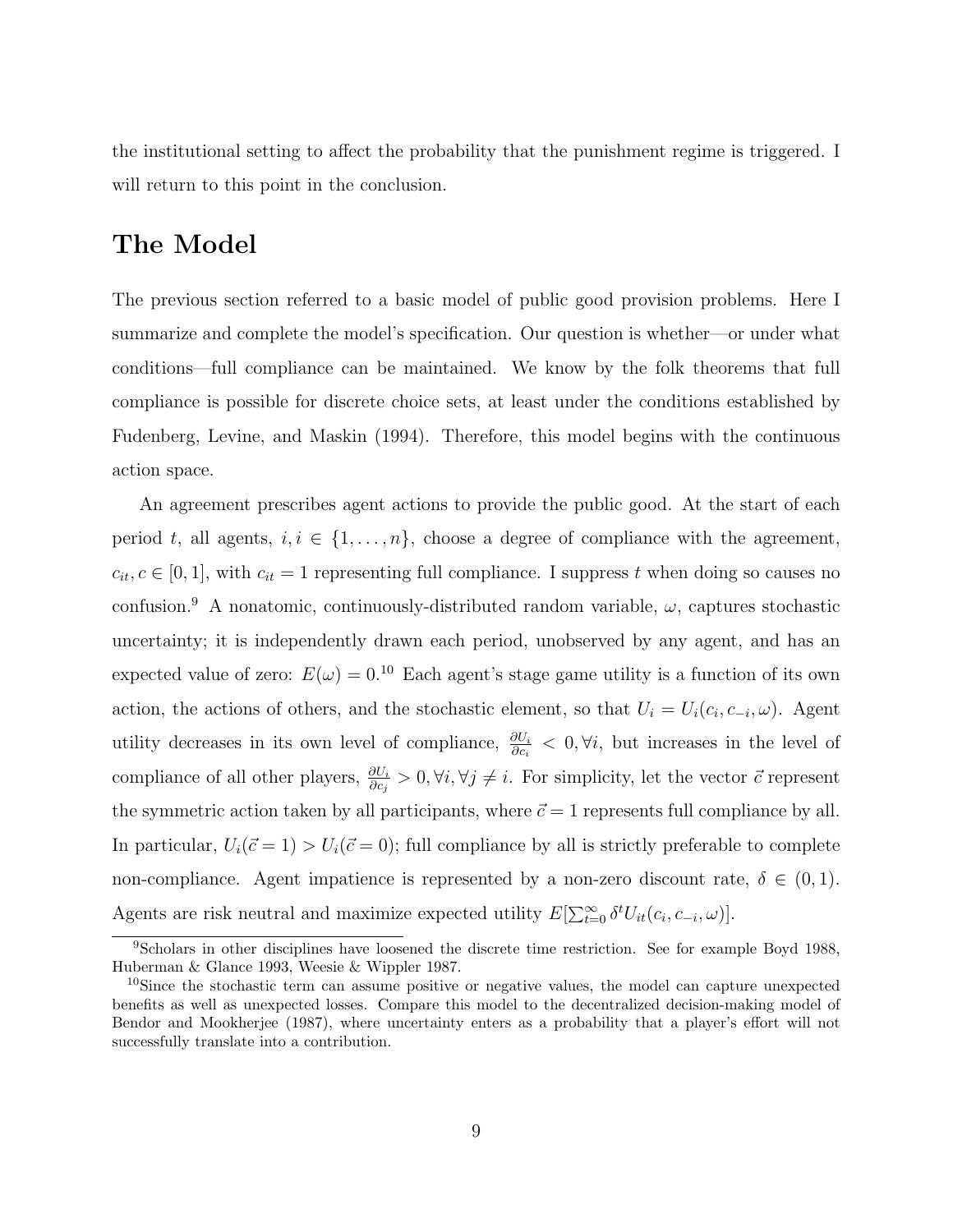#### Trigger Variables and Mechanisms

Most groups faced with the provision of public goods employ some institution to induce cooperation (Ostrom 1990). Here, I represent these institutions simply as a trigger mechanism, where agents' strategies are contingent on a signal generated by their collective levels of compliance and a stochastic element. If the trigger variable—the signal—falls below a threshold,  $\tau$ , players refrain from complying for a finite number of periods,  $T$ <sup>11</sup>. In order to be effective, the trigger mechanism, including the signal, must be common knowledge.

The realization of the trigger variable is a function  $F$  of each agent's level of compliance and the noise term, so  $F_t = F(\vec{c}_t, \omega_t).$ <sup>12</sup> I assume that F is symmetric relative to the agent contributing, where  $\frac{\partial F}{\partial c_i} = \frac{\partial F}{\partial c_j}$  $\frac{\partial F}{\partial c_j}$   $\forall i$  and j. For example, in a public goods problem the function F could equal the sum of the contributions plus the noise term:  $\sum c_i + \omega$ , or in Cournot competition, the signal could be the market price, as in Green and Porter (1984) and Downs and Rocke (1995). However, notice that the signal does not appear in the agent's utility function. We need not assume that agents get any utility from the signal; it may simply be an indicator they use to determine behavior. For example, if agents are participating in a treaty to ban nuclear testing, a signal may be the measurement of tremors in the earth to detect underground tests. While these tremors do not affect the utility of the participating nations, if tremors are detected, nations alter their behavior.

Given the restrictions on information, agents are restricted to signal-contingent strategies. A signal-contingent strategy for i is an infinite sequence of actions  $s_{it} = \{s_{i0}, s_{i1}, \ldots\}$  where  $s_{i0}$  is i's initial level of compliance  $c_{i0}$ , and thereafter compliance at time  $t+1$  is a function of the value of all past signals, so  $c_{i,t+1} = s_{i,t+1}(F_0, \ldots, F_t)$ . To prove the results of this paper, I can restrict attention to those strategies that involve finite punishment with maximal punishment in each period of the punishment regime. The analysis trivially extends to

<sup>&</sup>lt;sup>11</sup>It is important to keep in mind that the punishment regime is not the same as withdrawal from the group. Players still "participate," but they do not comply. Note that the results carry through entirely if agents are monitored and punished individually as long as there is imperfect monitoring, although specific solutions would shift slightly.

 $12$ For simplicity I have used the same notation for the stochastic element here. One might prefer to distinguish the noise term in the utility function from the one generating the signal.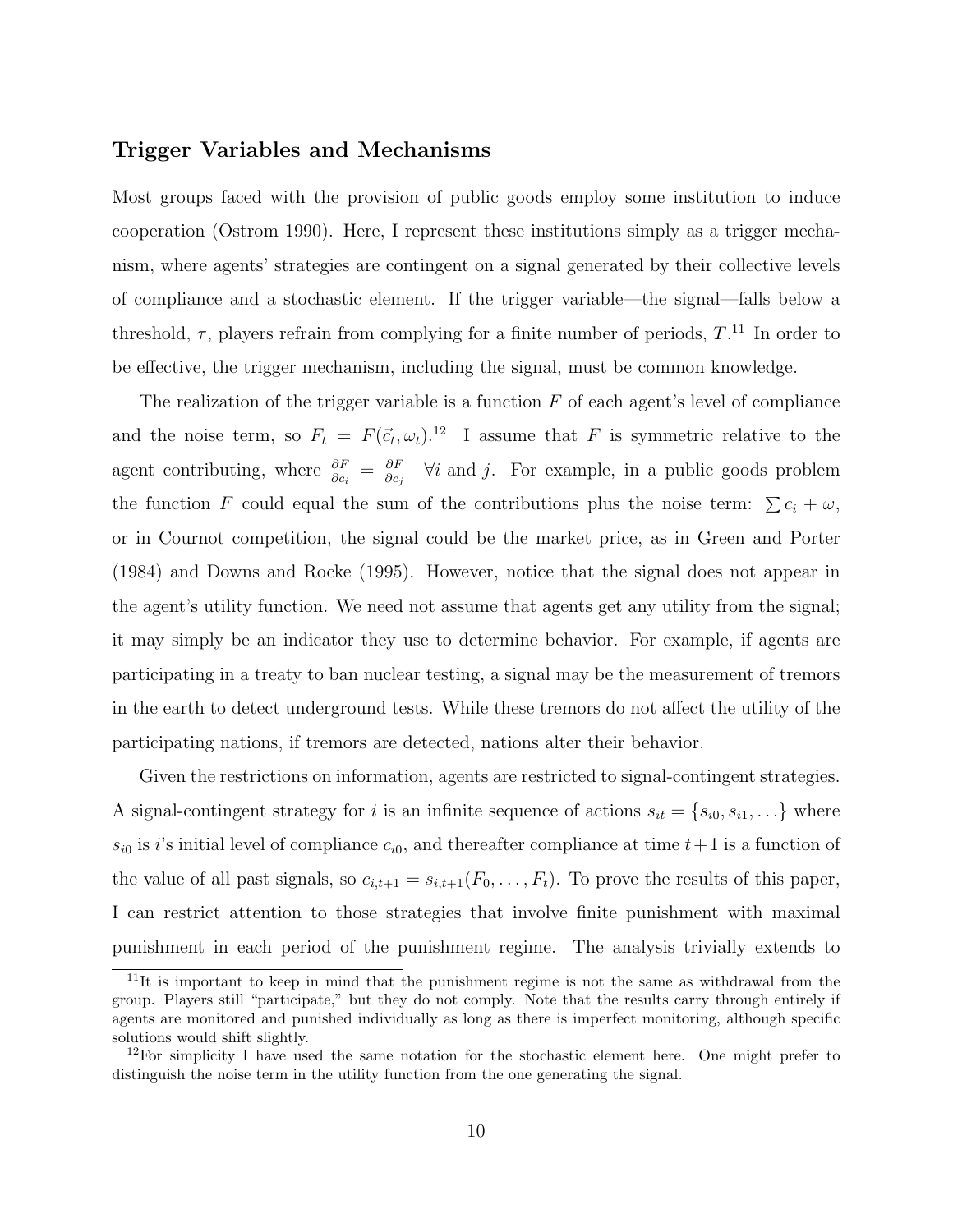infinite punishment regimes. Maximal punishment in any period of the punishment regime elicits the highest degree of compliance. Therefore we can restrict attention to this case.

To characterize this class of strategies, define t to be a normal period if any of the following three conditions hold: (1)  $t = 0$ , (2)  $t - 1$  is normal and the signal at  $t - 1$  exceeded the threshold:  $F_{t-1} > \tau$ , or (3) the agents are emerging from a punishment regime:  $t - T$ was normal (by condition 2) and  $F_{t-T} < \tau$ . If none of these conditions hold, define t to be a *reversionary* period of the punishment regime.

Any strategy must take the following form:

$$
c_{it} = \begin{cases} a_i & \text{if } t \text{ is normal} \\ 0 & \text{if } t \text{ is reversionary.} \end{cases}
$$

where  $a_i$  is the degree of compliance by agent i in a normal period,  $a_i \in [0,1]$ . It will be useful to define  $\theta = 1 - a_i$ , where  $\theta$  is a measure of shirking. Let  $X_i$  represent the utility received in each period of the punishment regime. I assume that  $U_i(\vec{a}, \omega) \ge X_i$  for any symmetric  $a_i$ : agents prefer any degree of compliance made by all agents to their payoff in the punishment regime. (Hereafter I drop the subscript for  $X$ , since the agents are symmetric.) This paper will first characterize the conditions necessary to sustain full compliance, where  $a_i = 1$  and  $\theta = 0$ , and then will examine the conditions that sustain partial compliance, where  $a_i > 0$ but  $\theta > 0$ .

A Nash equilibrium is a strategy profile  $(s_1^*, \ldots, s_n^*)$  which satisfies

$$
E_{s_1^*,...,s_i^*,...,s_n^*} \left[ \sum_{t=0}^{\infty} \delta^t U_{it} \left( c_{it}^*, c_{-i,t}^*, \omega \right) \right] \ge E_{s_1^*,...,s_i,...,s_n^*} \left[ \sum_{t=0}^{\infty} \delta^t U_{it} \left( c_{it}, c_{-i,t}^*, \omega \right) \right]
$$
(1)

for all agents and feasible strategies  $s_i$ <sup>13</sup>

#### The Value Function

Agents maximize  $V_i$ , the present discounted value of their utility. To solve for  $V_i$ , I construct the following two-state T-stage Markov dynamic programming problem. Let  $a^*$  be a equi-

 $13I$  focus on the Nash equilibrium as I am considering agents with foresight. It is also possible to take an evolutionary perspective, which is of particular value with games of smaller stakes and many spatially organized actors. A good introductory text is Gintis 2000; for representative scholarship, see Bendor & Swistak 1997.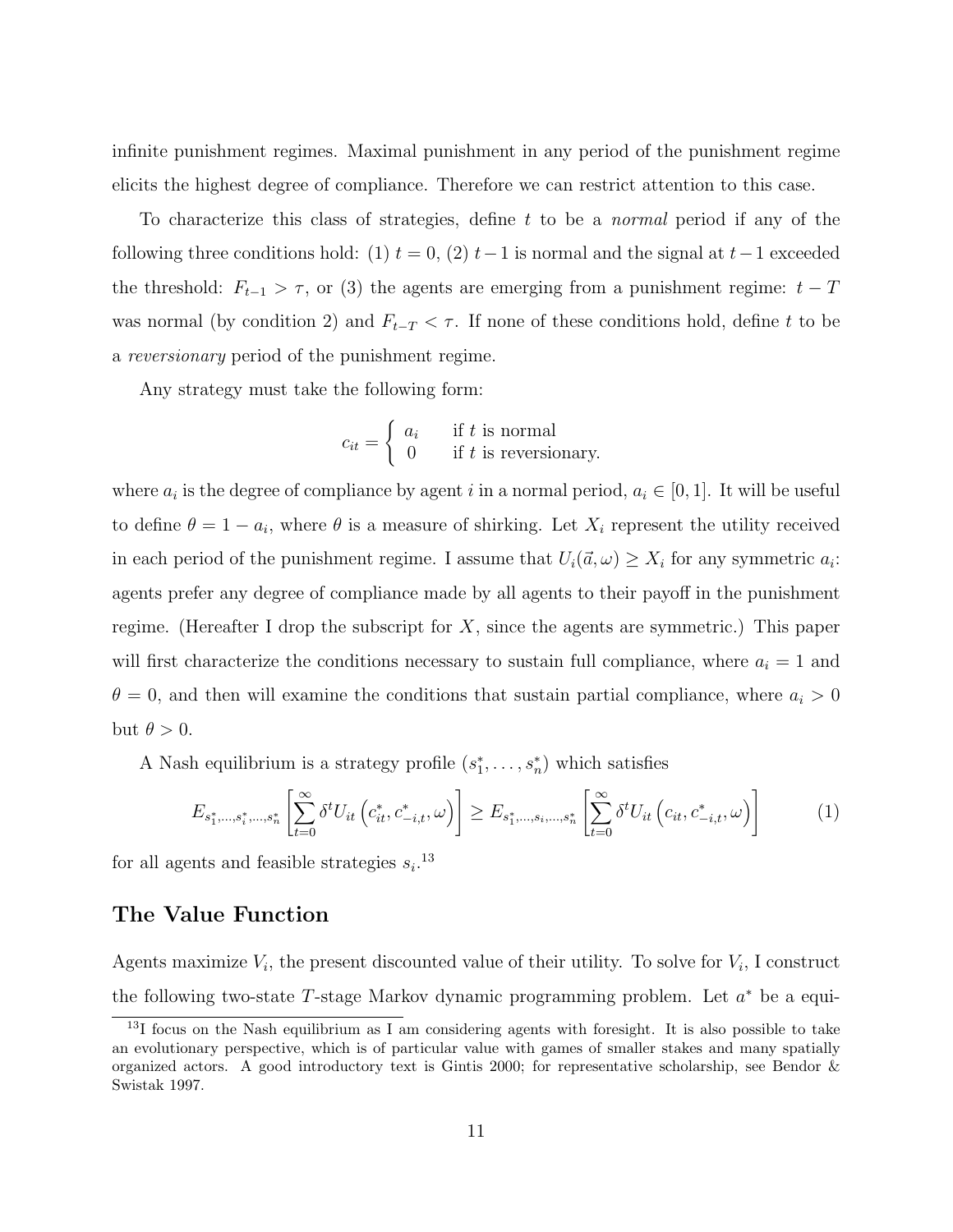librium candidate for play in normal periods. The present discounted value for agent i of  $a_i|a_{-i}^*$  is defined as follows:

$$
V_i(a_i|a_{-i}^*) = U_i(a_i, a_{-i}^*, \omega) + (1-p)\delta V_i(a_i|a_{-i}^*) + p\left(\Delta^T X + \delta^{T+1} V(a_i|a_{-i}^*)\right) \tag{2}
$$

where  $\Delta^T = \delta + \delta^2 + \cdots + \delta^T$ , the sum of all discount parameters to the  $T<sup>th</sup>$  period and p is the probability that the signal falls short of the threshold, triggering a punishment regime:  $p = \text{prob}(F(\vec{a}, \omega) < \tau)$ . Note that p is not a parameter, but is a function of the agents' actions. The value function captures both the costs and benefits of shirking (the temptation to contribute less than  $a_i = 1$  in a cooperative phase). The first term on the right-hand side is the per-period utility for a given level of contribution, while together the second and third terms are the continuation value, where the second term is the continuation value to agent i of successful coordination (when  $F_t(\vec{a}, \omega) > \tau$ ), and the third term the remaining cases, when  $F_t(\vec{a}, \omega) < \tau$  and the group enters a punishment regime.

The vector of actions  $a^*$  is an equilibrium in the per-period cooperative phase if and only if

$$
V_i(a_i^*, a_{-i}^*) \ge V_i(a_i, a_{-i}^*) \quad \text{for all } a_i \in [0, 1].
$$

For example, if  $V_i$  is concave in  $a_i$  for all i (where  $\frac{\partial^2 V_i(a_i, a_{-i}^*)}{\partial a_i^2}$  $\frac{(u_i, u_{-i})}{\partial a_i^2} \leq 0$ , then a necessary and sufficient condition for equilibrium is  $\frac{\partial V_i(a_i, a_{-i}^*)}{\partial a_i}$  $\frac{a_i, a_{i}^*}{\partial a_i} = 0$  at  $a_i = a_i^*$ : here agents maximize their own utility given the play of others.

Each player selects its optimal strategy by making a calculation about what it expects to gain by deviating from full compliance (the first term of Eqn. 2). It compares this benefit of deviation to the cost of deviation, which is the increased probability that  $F$  falls below the threshold  $\tau$ . Deviating offers short-term gain, but comes at a price of increasing the likelihood that the group falls out of the cooperative equilibrium and into an unproductive punishment regime. The agent deviates until the marginal benefit of deviation equals the marginal cost.

To find the value of  $a_i^*$  that maximizes the value function, we solve as follows. First,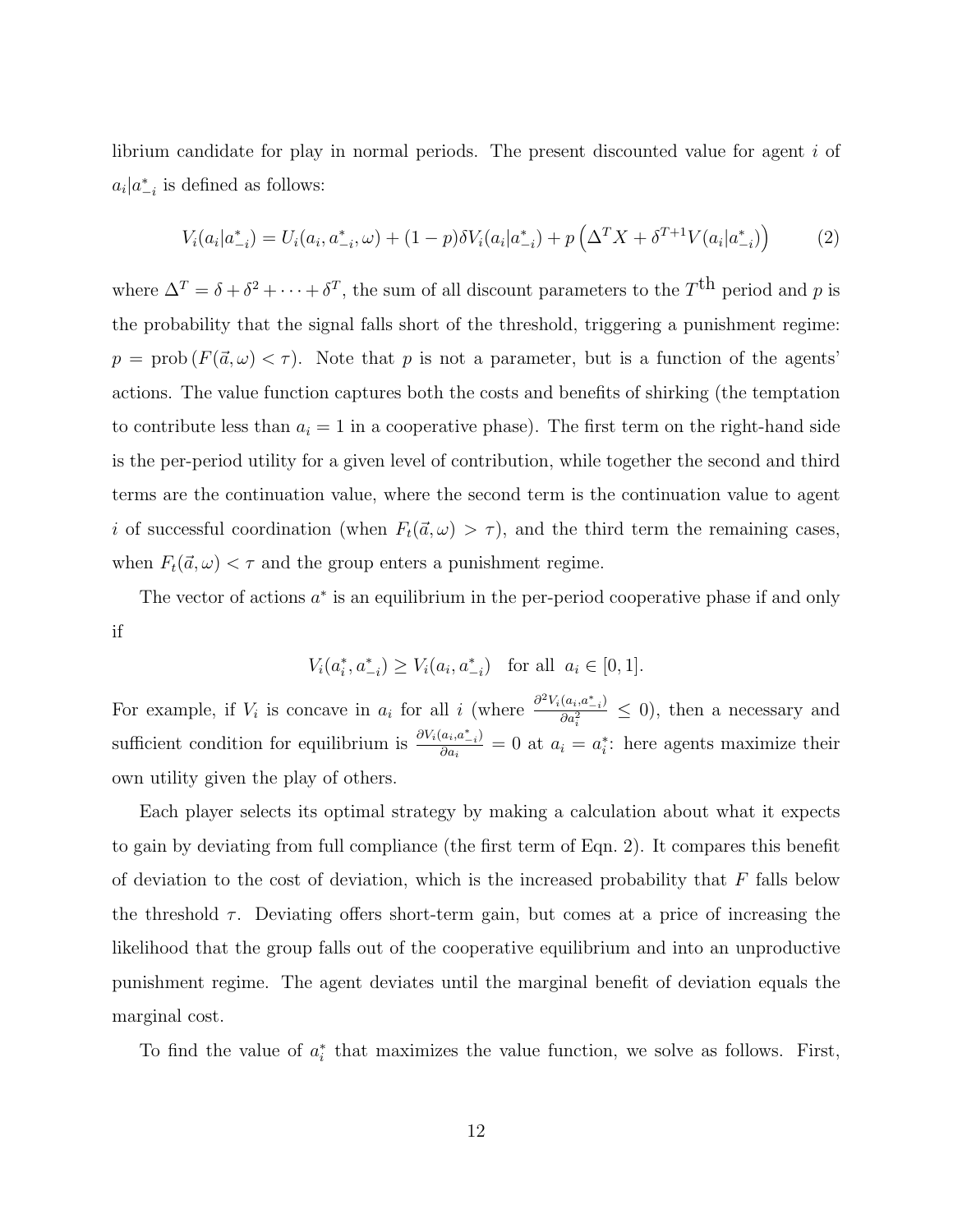letting V and U represent  $V_i(a_i, a_{-i}, \omega)$  and  $U_i(a_i, a_{-i}, \omega)$ , respectively, Eqn. 2 simplifies to:

$$
V = \frac{U + p\Delta^T X}{(1 - \delta) + p(\delta - \delta^{T+1})}.
$$
\n(3)

Eqn. 3 provides a generic value function for this class of problems.

From Eqn. 3 we take the derivative w.r.t.  $a_i$ :

$$
V' = \frac{((1 - \delta) + p(\delta - \delta^{T+1})) (\frac{\partial U}{\partial a_i} + \frac{\partial p}{\partial a_i} \Delta^T X) - (U + p\Delta^T X) (\frac{\partial p}{\partial a_i} (\delta - \delta^{T+1}))}{((1 - \delta) + p(\delta - \delta^{T+1}))^2}
$$
(4)

An equilibrium satisfies  $V' = 0$ , so it suffices to drop the denominator, which is strictly positive:

$$
0 = \frac{\partial U}{\partial a_i} \left( (1 - \delta) + p(\delta - \delta^{T+1}) \right) - \frac{\partial p}{\partial a_i} \left( (U - X)(\delta - \delta^{T+1}) \right) \tag{5}
$$

Eqn. 5 specifies a necessary condition for a level of compliance that maximizes the value function. The first term specifies the marginal benefit of complying and the second, the marginal cost. In equilibrium these terms must be equal.

### Conditions Necessary to Sustain Full Compliance

### Complete Information

To derive intuition about strategies, we first consider the full information case, where we suppress the random variable  $\omega$ , so the total production plainly reveals whether or not any agent shirked. Each agent chooses an action in normal periods  $a_i \in [0,1]$ . Each agent's payoff is a function of the contributions of all agents and its own opportunism, if any, so that the single period utility function is  $U = U(a_i, a_{-i}).$ 

While many equilibria exist in the repeated game setting, we concentrate on the full compliance equilibrium, where  $a_i = 1$ . As long as the discount rate is sufficiently low (that is, the discount factor  $\delta$ , must be sufficiently high), full compliance can be sustained with a grim trigger punishment mechanism. Strategies are contingent upon the play in the previous round: each agent cooperates until one defects, at which point the other agents pull the "grim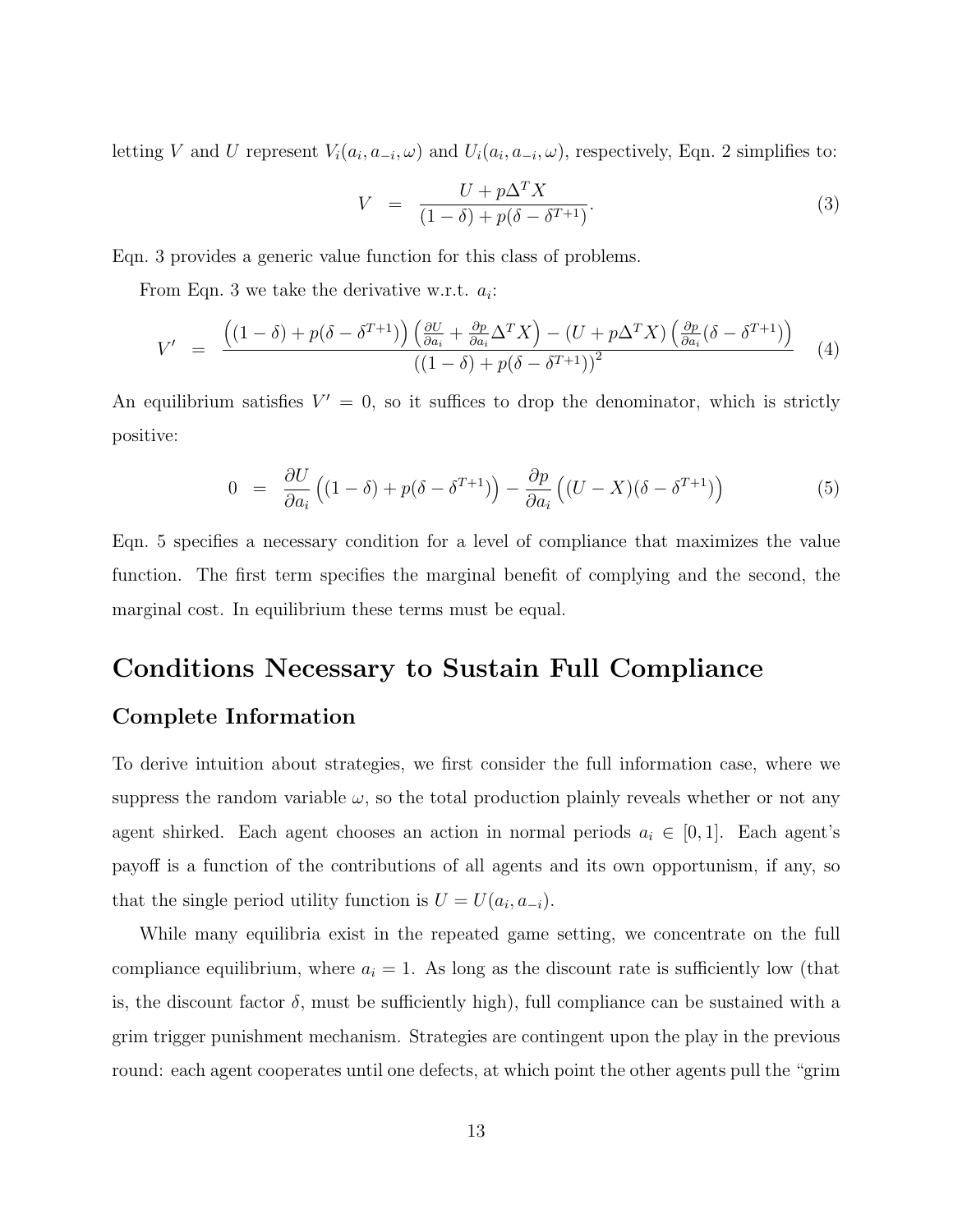trigger," and defect forever.<sup>14</sup> To place this special case in our general formulation, we need only assume that  $F$  is a deterministic function: the signal contains no random component. For example, the signal might be the sum of the compliance levels. Therefore, we can set the threshold,  $\tau$ , equal to the full compliance signal  $F(1)$ .

Proposition 1: With complete information, full compliance can be achieved with a trigger strategy in which deviations are punished forever by setting the threshold,  $\tau$ , equal to the signal generated by full compliance by each member.

$$
c_{i,0} = a_i = 1\nc_{it} = \begin{cases} a_i = 1 & \text{if } F_{t-1}(\vec{a}) = F(\vec{1})\\ 0 & \text{else.} \end{cases}
$$

PROOF: It suffices to show that no player can benefit from shirking. The player compares its expected utility of full compliance with the expected utility from shirking, choosing the action that gives it the higher expected payoff. Without any information uncertainty, any shirking is revealed. Therefore, the threshold,  $\tau$ , is set such that it tolerates no deviation from full compliance. By assumption,  $U_i(\vec{a} = 1) > U_i(\vec{a} = 0)$  and  $U_i(a) \ge X$ , for all a, so no player would prefer to deviate, knowing that to do so would certainly trigger the punishment regime, for a sufficiently high discount rate.<sup>15</sup>

While the grim trigger strategy is theoretically efficient, giving the most bang for buck in terms of ensuring compliance, it is severe and unforgiving. It might not be renegotiation proof, a subject I will return to briefly in the conclusion. It is also irrelevant from a practical perspective: no player would choose to remain forever in a non-complying, non-productive group, if it could withdraw and wash its hands of the matter. In practice, we would expect that the grim trigger strategy would become a strategy of dissolution.<sup>16</sup>

Another strategy option exists: full compliance can also be sustained with a finite punishment strategy, where players respond to less-than-full compliance with non-compliance

<sup>&</sup>lt;sup>14</sup>This result is similar in feel to the folk theorem. However, no folk theorem results are available for continuous action spaces with imperfect monitoring.

<sup>&</sup>lt;sup>15</sup>See the proof for Proposition 2 in the Appendix.

<sup>16</sup>Extensions of this research will include provisions for exit options.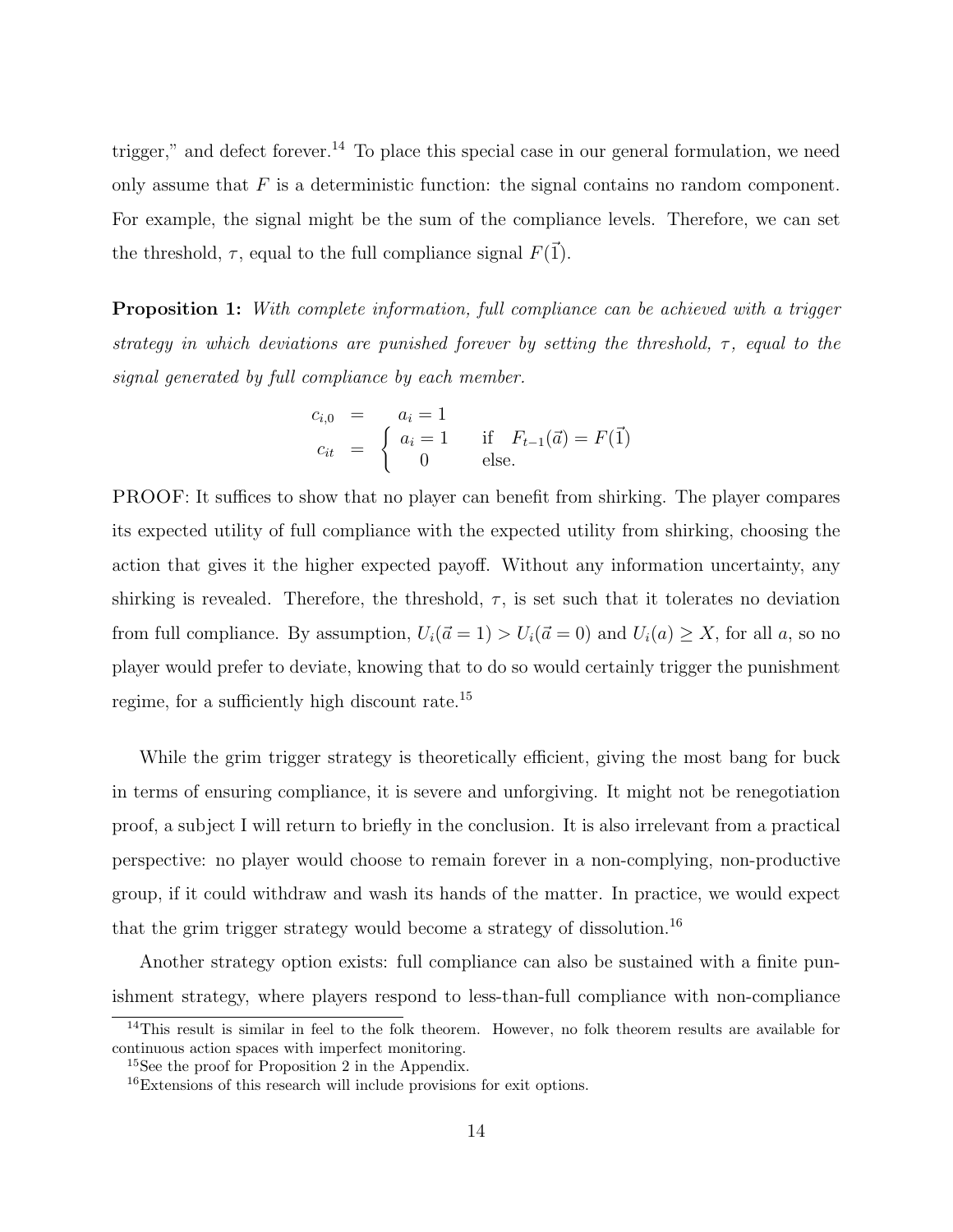for a specified number of periods, rather than forever, as in the case with the grim trigger.

**Proposition 2:** With complete information, the full compliance equilibrium can be sustained with a finite punishment regime, defined as follows:

$$
c_{i,0} = a_i = 1
$$
  
\n
$$
c_{it} = \begin{cases} a_i = 1 & \text{if } t \text{ is normal} \\ 0 & \text{if } t \text{ is reversionary.} \end{cases}
$$

PROOF: See appendix.

The proof generates the following comparative statics:  $T$ , the minimum number of punishment periods, will vary inversely with  $U_i(\vec{a} = 1)$  and  $\delta$ , the benefit of full compliance and the discount factor, respectively.<sup>17</sup> Therefore, as the players become increasingly patient, the minimal number of punishment periods necessary to sustain full compliance declines. Furthermore, if the signal is related to utility, and the translation of compliance into return is made more efficient (for different functions  $F$ ), players are increasingly willing to comply, so fewer punishment periods are needed to sustain full compliance. These results continue to hold in the more general cases below.

If a grim trigger strategy is in practice equivalent to permanent withdrawal, the finite punishment regime is the strategy that makes forgiveness and regeneration of cooperation possible. In the finite punishment regime, no agent contributes, so the group is not productive, but the nominal association persists, ready to be revived at a later date. It is the most primitive of institutional mechanisms available to coerce compliance. Implementing the punishment mechanism sacrifices the benefits of cooperation for some time, but it does not entail further costs, such as dipping into the reserved benefit  $(a_i)$ . The next most primitive method to induce compliance is interagent conflict, a means that does require personal sacrifice beyond the loss of opportunity. These measures are implemented after undesirable outcomes are felt, but in equilibrium they operate as ex ante deterrents, and are only used when environmental circumstances generate unfavorable levels of productivity, a condition without relevance unless we include imperfect monitoring. Here, no agent shirks.

<sup>&</sup>lt;sup>17</sup>See Eqns 10 & 12 in the Appendix.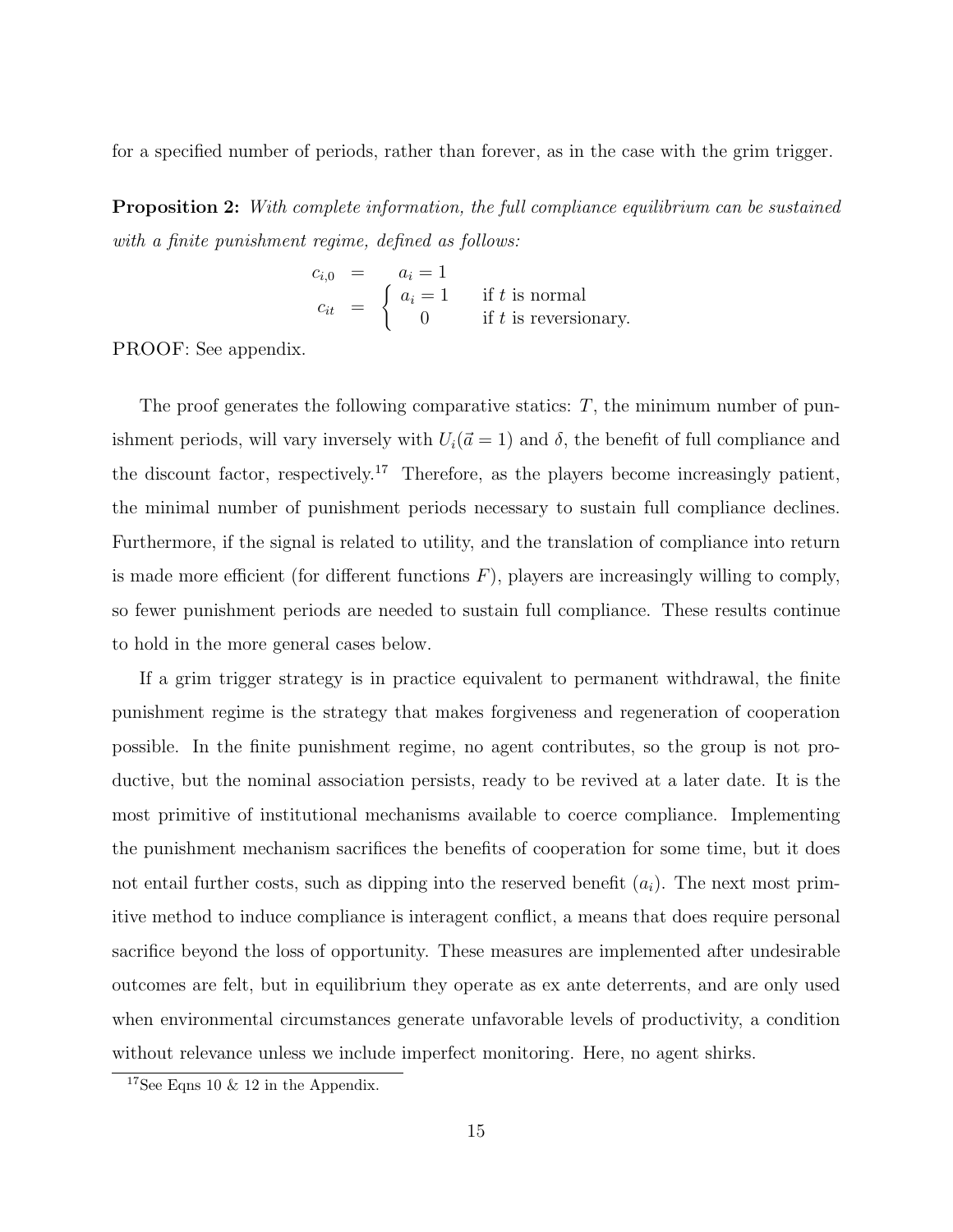#### Incomplete Information and Full Compliance

The section above demonstrates that with full information, a full compliance equilibrium can be sustained with a trigger strategy. However, even with incomplete information certain conditions support full compliance in equilibrium, where  $\theta = 0$ , but these conditions demand implausible assumptions about the cost and benefit functions, making full compliance highly improbable.

**Proposition 3:** If the probability of punishment and the benefit of deviating are linear in the level of compliance, then any symmetric stable equilibrium requires either full compliance or no compliance. No stable partial compliance equilibria exist.

PROOF: For a formal proof, see appendix. The agents comply at the level where the marginal cost of deviating equals the marginal benefit of deviation. If the cost and benefit curves are linear in the amount of compliance, then the marginal cost and benefit curves are level at a constant, giving us just three possibilities: (1) the marginal cost is always greater than the marginal benefit, for all levels of compliance, (2) the marginal cost is equal to the marginal benefit, or (3) the marginal cost is less than the marginal benefit of deviation. If the first is true, then no agent will be tempted to deviate from full compliance.<sup>18</sup> If the second is true, while equilibria with slippage may exist, they will not be stable. In the final case, agents will deviate fully, and no public good is provided.

In essence, linearity returns us to the discrete case, and so we should not be surprised that full compliance can be sustained. However, linearity was just a mathematical convenience: we can reconstruct Proposition 3 to include non-linear functions. Recall that the measure of shirking is  $\theta$ . Consider the benefit and cost functions of shirking,  $B(\theta)$  and  $C(\theta)$ , where  $B(0) = C(0) = 0.$ 

<sup>&</sup>lt;sup>18</sup>And, since the severity of the punishment is manipulable by the agents, they will probably adjust the marginal cost curve downward so that it just surpasses the marginal benefit curve.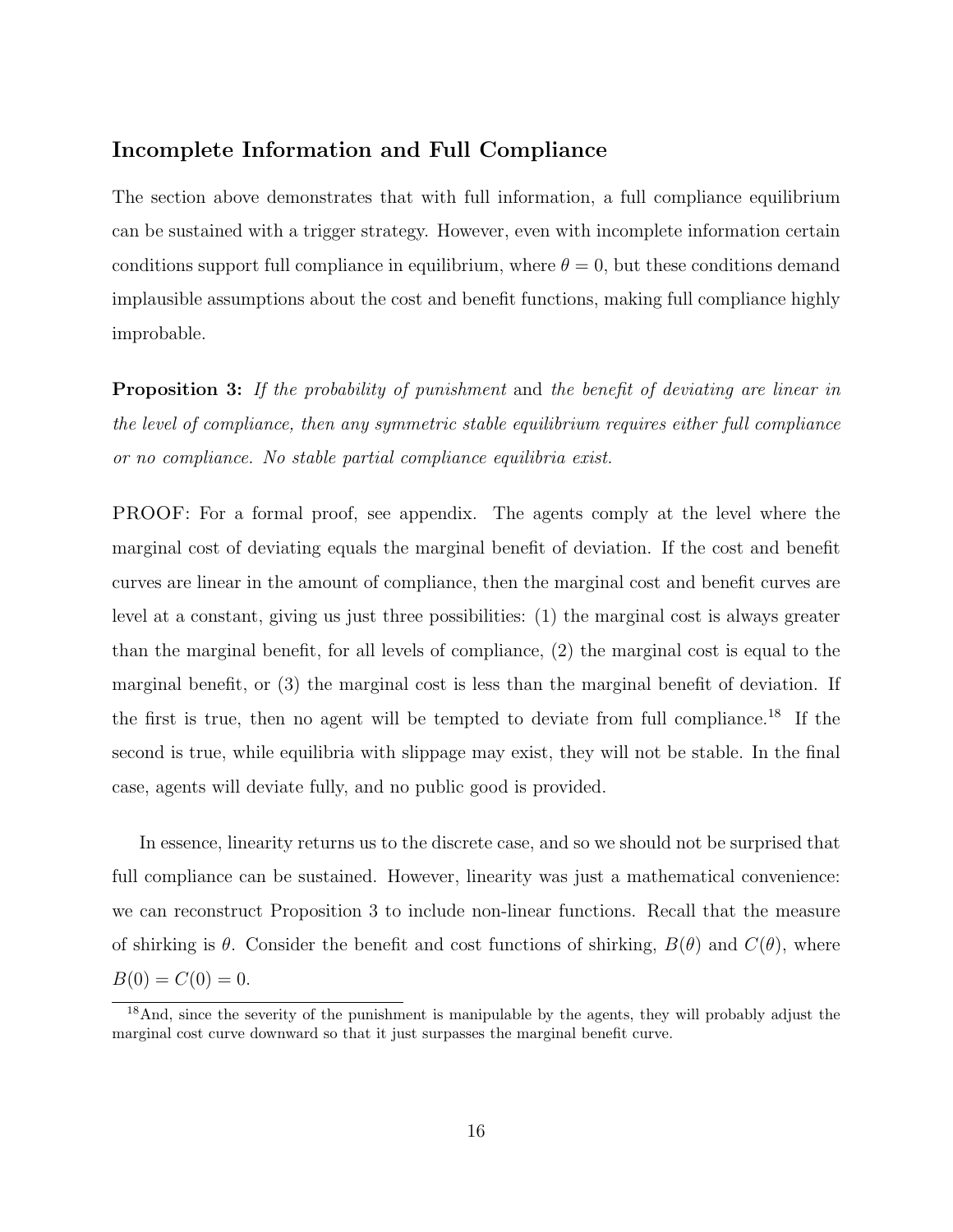Corollary 3.1: If  $B(\theta) \leq C(\theta)$ ,  $\forall \theta$ , then full compliance is supportable in equilibrium.

Corollary 3.2: If  $C(\theta) \leq B(\theta)$ ,  $\forall \theta$ , then no compliance is supportable in equilibrium.

Proof: Follows intuitively.

Proposition 3 and its corollaries indicate that full compliance is possible. By Proposition 3 we know that the only stable equilibria if both the cost and benefit functions are linear is full compliance or none. The two corollaries suggest that linearity is not important: there are conditions that would support full compliance with non-linear functions. However, the next section will establish the difficulty in satisfying these conditions, and therefore the implausibility of full compliance. It will also generate conditions that sustain some level of partial compliance: unlike the linear case, where the only two stable possibilities are full compliance or none, with nonlinear functions we can sustain partial compliance.

### Modeling Inherent Shirking

#### The Logic

In the previous section, I suggested that the conditions necessary to sustain full compliance were unlikely to be met by any real-world circumstances. We should satisfy ourselves that these circumstances are indeed unlikely by considering further what these results imply. Perhaps the best way to think about the unrealistic limitations of these propositions in political contexts is by discussing what they exclude. Consider the following four assumptions.

- A1: If everyone is complying fully, the marginal benefit of shirking is high.
- A2: However, thereafter, the marginal benefit of shirking decreases as the amount of shirking increases.
- A3: If everyone else is complying fully, the initial probability that a small degree of shirking triggers the punishment mechanism is very low.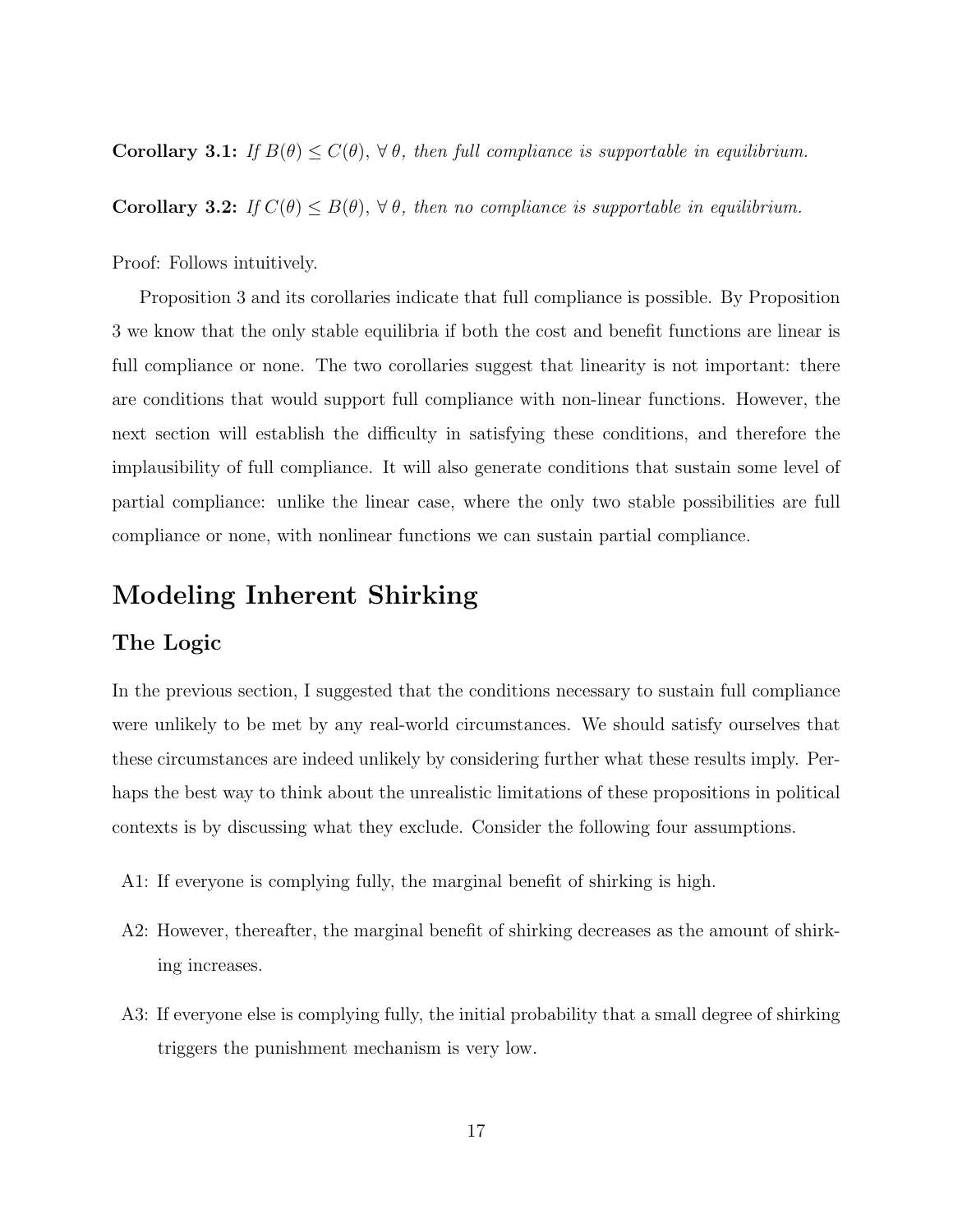A4: The probability of triggering the punishment mechanism increases as an agent moves from full compliance.

If either A2, diminishing marginal utility or A4, increasing marginal cost, holds, Proposition 3 is negated. Diminishing marginal utility is a standard assumption. In the context of a public goods provision problem, consider the value to the agent of diminishing his effort by a single generic "unit." Diminishing marginal utility implies that the value of decreasing effort by this unit is higher if overall the agent is complying very much than if the agent is already shirking considerably: the first chemical weapon a nation builds covertly is worth more to it than its 100th (A2) and is also harder to detect (A3); as a member of a protesting crowd confronting police, moving from the first row to the second is worth more to the shirker than trading places at the back. The instances where a game of compliance will not exhibit diminishing marginal benefits from shirking are rare.

Assumption A2 generates a concave benefit function from shirking, while assumption A4 generates a non-linear cost function from shirking. Recall that the cost of shirking is a calculation of the probability of getting caught (when the value of the good falls below the threshold) multiplied by the loss incurred when the group enters a non-cooperative punishment regime. Because of environmental uncertainty, the threshold to trigger the punishment regime contains a little flexibility. For high levels of compliance, where  $(\vec{a} \simeq 1)$ , the marginal effect of shirking a bit more is unlikely to trigger the punishment regime. Equivalently, when agents are hardly complying ( $\vec{a} \simeq 0$ ), the effect of marginally increasing the level of compliance is likely to be negligible, as the group is almost certain to enter the punishment regime anyway. However, for some intermediate levels of compliance, small deviations may have a large effect on the probability of punishment, acting as the proverbial straw that broke the camel's back. Instances that violate both conditions are rare. The presence of either of the above conditions is sufficient to nullify Proposition 3 because it introduces non-linearity in the cost or benefit of compliance.

Corollaries 3.1 and 3.2 did not require linearity to sustain full compliance. As long as the marginal cost of shirking is always greater than the marginal benefit, full compliance is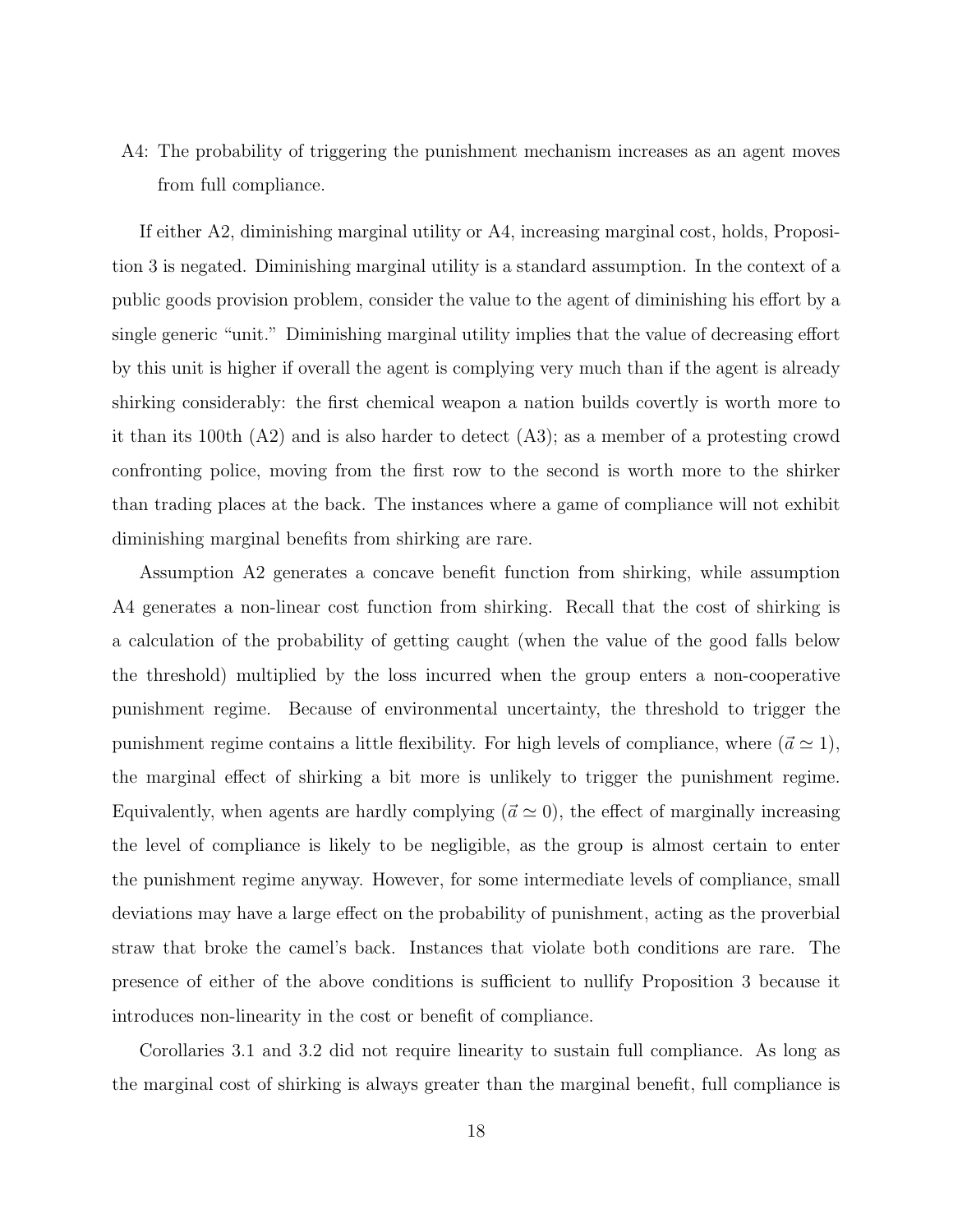supportable. However, while these two corollaries embrace diminishing marginal utility and increasing marginal costs (A2 & A4), they violate A1 and A3.

Assumption A1 states that if all other agents are in full compliance, the marginal benefit to an agent of shirking is very high. In order to resist the temptation to shirk, the marginal cost of shirking must also be very high. But A3 asserts the opposite: if all others are complying fully, the probability that a small amount of shirking would trigger a punishment regime nears zero. While it is possible that the pain of punishment is so severe that even with this tiny probability, the marginal cost of shirking exceeds the marginal benefit, such an assumption would need to be justified explicitly within the context of the specific circumstance, as it would hardly be a trivial detail of the model. Therefore, the contradiction between A1 and A3 makes it highly unlikely that the conditions necessary to sustain Corollaries 3.1 and 3.2 will be met.

To help clarify the previous discussion, it is useful to consider the most realistic case: concave marginal utility and an S-shaped probability of triggering the punishment regime. In this case, all four assumptions are satisfied. The concave utility function implies that the marginal benefit of shirking is highest at full compliance [A1] and that thereafter it decreases [A2]. The S-shaped probability of triggering the punishment regime as a function of shirking implies that small degrees of shirking are unlikely to trigger the punishment regime when all comply fully [A3]. The intermediate steep slope implies that the marginal cost is increasing as you move from full compliance to small amounts of shirking [A4]. The implausibility of full compliance is overdetermined.

#### Modeling Partial Compliance

We now formally express the conditions in section 5.1 and give conditions to support partial compliance in equilibrium. To guarantee the possibility of any compliance, the marginal benefits and marginal costs of shirking must be equal within the interior of the set of possible actions (otherwise, no compliance is the only equilibrium). Informally, the marginal benefit of shirking must start out above the marginal cost at  $a_i = 1$ , and, as the level of compli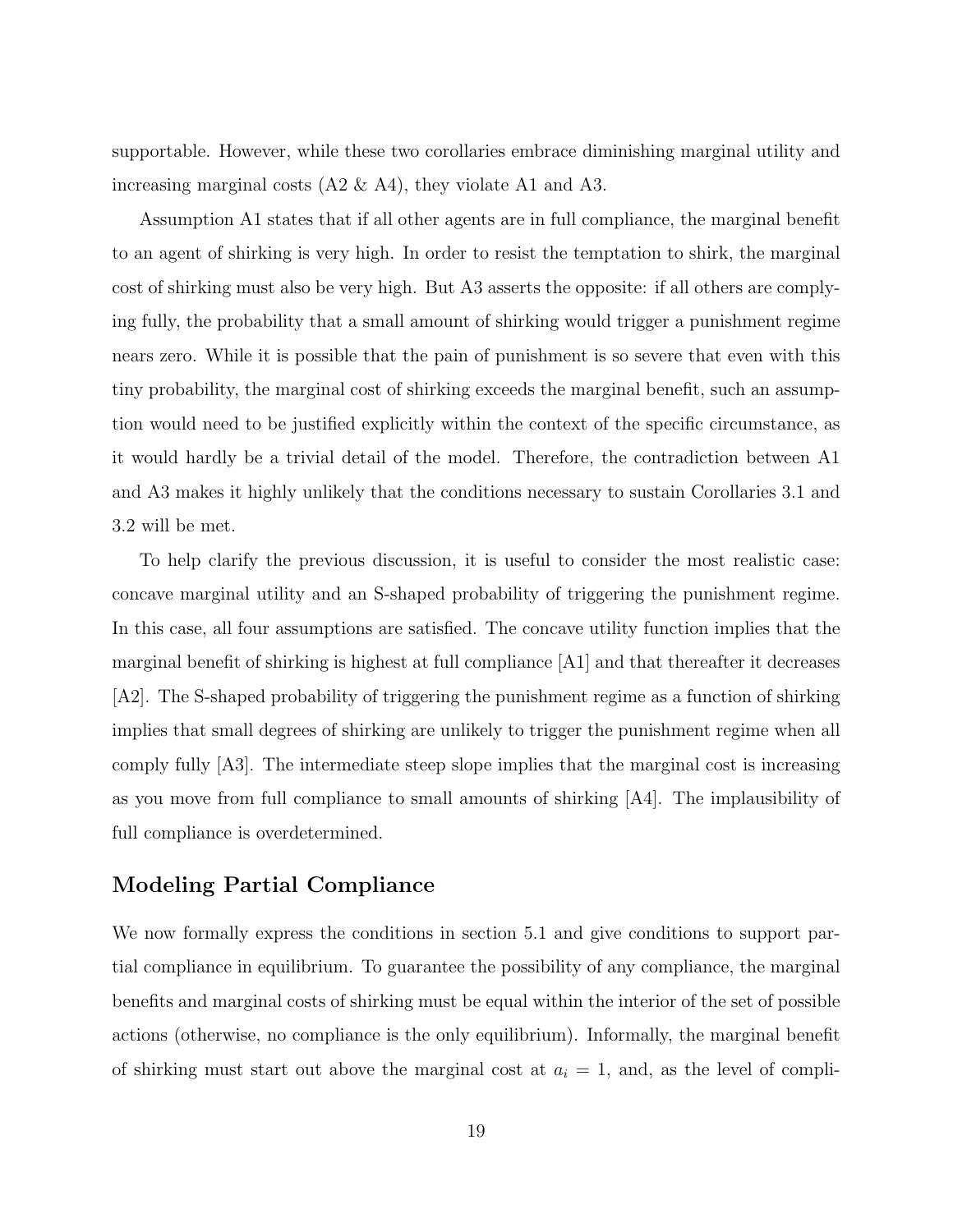ance drops to zero, it must fall below the marginal cost. The point of intersection of the marginal benefit and marginal cost curves will identify the equilibrium level of compliance. The mathematical argument below characterizes the curvature conditions to sustain partial compliance.

We return to Eqn. 4 to find the value of  $a_i$  that maximizes the value function. We are interested in equilibria where  $V_i'$  is maximized for values of  $a_i$  less than one but greater than zero. The first condition guarantees slippage, the second guarantees some minimal compliance. We make the following assumption:  $V_i$  is quasi-concave in  $a_i$ <sup>19</sup> A stronger but sufficient condition, for the existence of an equilibrium, is that  $V_i'$  is concave, which will be true if the second derivative of the value function (Eqn. 3) is negative, which reduces to:

$$
[(1 - \delta) + p\Delta]^2 [U''((1 - \delta) + p\Delta) - p''(U - X)\Delta] - 2[(1 - \delta) + p\Delta]p'\Delta[U'(1 - \delta + p\Delta) - p'(U - X)\Delta] < 0.
$$
 (6)

**Proposition 4:** Given that the value function,  $V_i$ , is quasi-concave, there exists a pure strategy equilibrium to this game.

#### PROOF: See appendix.

By Proposition 4, we know that an equilibrium exists to the game in which players comply at some level  $a_i \geq 0$ . The following three propositions establish two sufficient conditions to guarantee that no full-compliance equilibrium exists: either the benefits of shirking must be large if everyone else is complying, or the likelihood of triggering the punishment regime must be small if one player shirks and the rest comply. Players shirk if either condition is present; players will "agree" upon some level of deviance, and no equilibria will include full compliance in the strategy set. While it is highly improbable that either the utility function

 $19$ It is not difficult to derive sufficient conditions for quasi-concavity, but the algebra becomes messy. However, the conditions reduce to the following insights: (1) the change in marginal utility has to be large relative to the change in marginal probability of being caught or (2) the marginal probability of being caught must be small.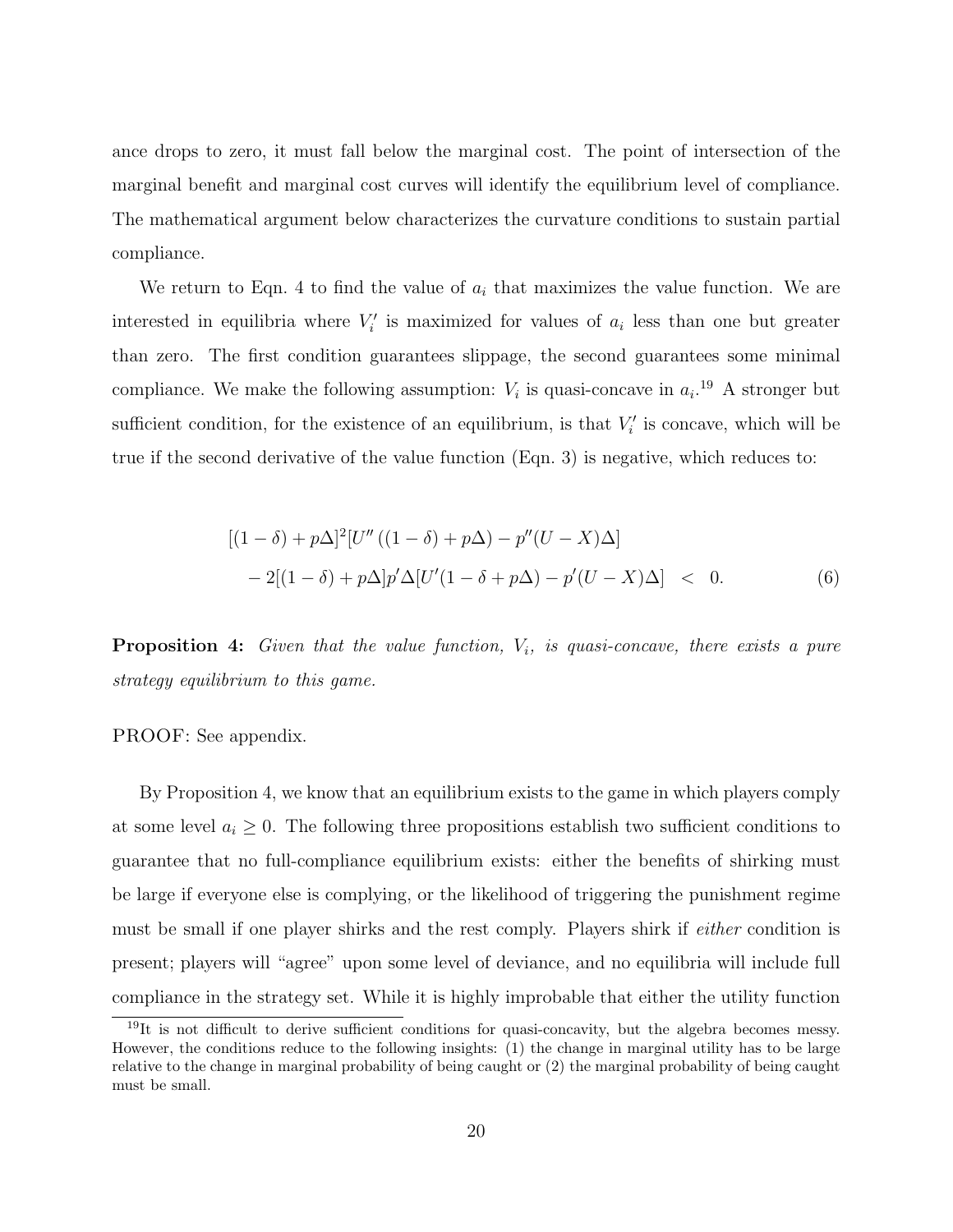or the probability of punishment is linear in the amount a player contributes (as discussed above) Prop'ns 5 & 6 each isolate the two sufficient conditions by restricting one of the two functions to linearity. We first consider how concave benefit functions imply shirking.

**Proposition 5:** [Concave benefits, linear probability of punishment]  $Suppose \frac{\partial p}{\partial a_i} = -\beta$ . If  $(i) \frac{\partial^2 U_i}{\partial a^2}$  $\frac{\partial^2 U_i}{\partial a_i^2}$  < 0, (ii)  $\frac{\partial U_i}{\partial a_i} \to 0$  when  $\vec{a} \to 0$  and (iii)  $\frac{\partial U_i}{\partial a_i} < -\beta \left( \frac{\delta (U_i(\vec{a}=1)-X)}{(1-\delta)} \right)$  $(1-\delta)$ ) at  $\vec{a} = 1$ , then the equilibrium will not support full compliance, but will support some compliance.

#### PROOF: See appendix.

The conditions in Proposition 5 are straightforward to interpret. The first condition guarantees that utility is maximized at some point.<sup>20</sup> The second condition says that there are diminishing marginal returns from shirking; complying a little bit doesn't hurt you all that much for very low levels of compliance, thereby ensuring some compliance in equilibrium. Under the third condition, if all others are complying fully, it becomes very tempting for an agent to shirk. If the marginal utility of shirking is small, particularly relative to the potential punishment, then as the players become more patient, full compliance becomes more likely. However, the greater the marginal utility of shirking a small amount, the less likely full compliance becomes. If these conditions on the utility function hold, and the probability of punishment is linear in the level of compliance, then no equilibrium satisfies full compliance.

Consider how the general results apply to a common specific functional form. Suppose that an agent's utility is a function of the sum of all agents' compliance (because of the public good properties) and of the degree to which the agent shirks (a private good), can be expressed as a standard Cobb-Douglas utility function:

$$
U_i(a_i) = \left(\sum_{i=1}^n a\right)^{\alpha} (1-a_i)^{\beta},
$$

 $^{20}$ I'm assuming that the utility function is concave, although it need not be to generate a quasi-concave value function.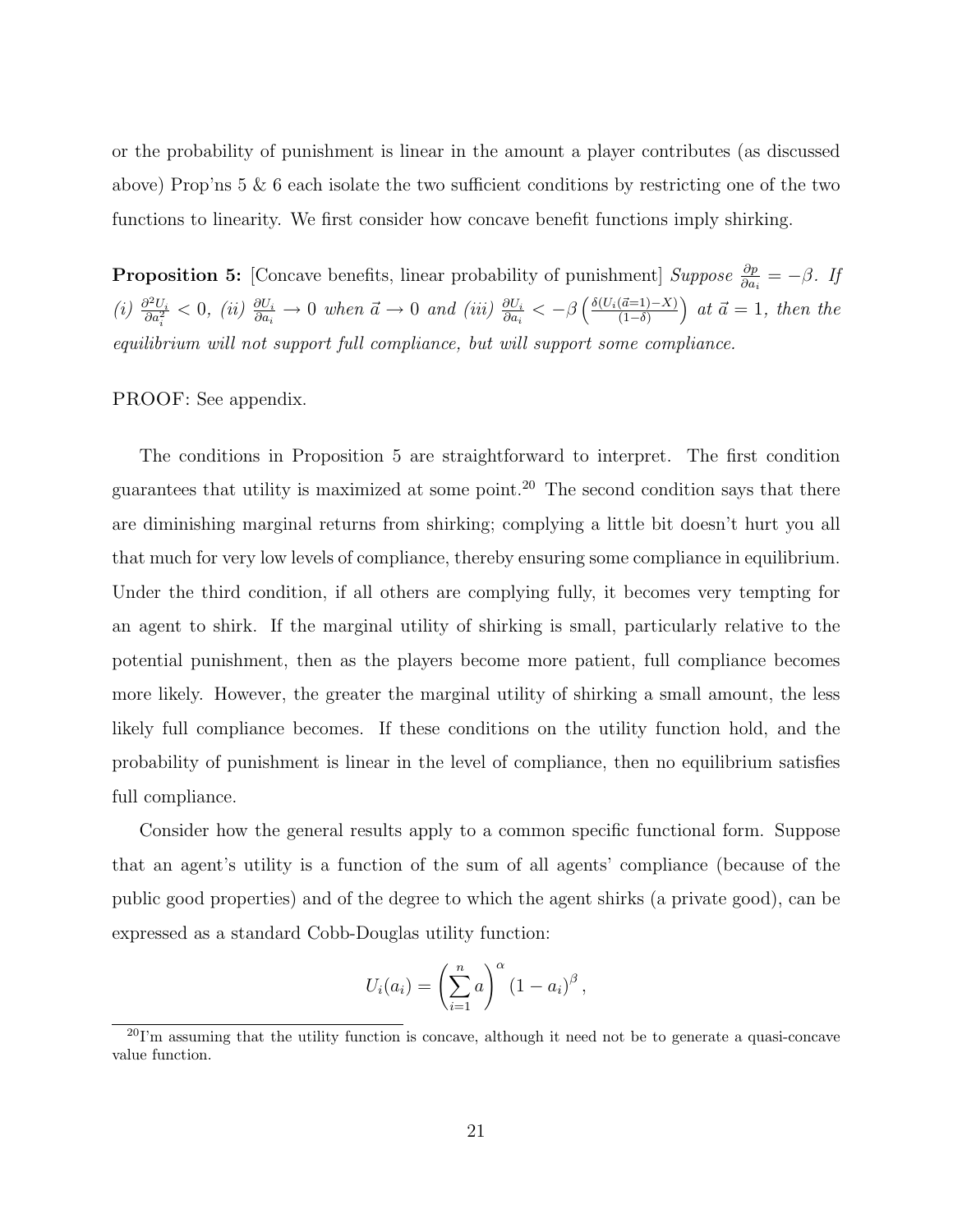with  $\alpha, \beta \in (0, 1)$ . The partial derivative with respect to  $a_i$ ,

$$
\frac{\partial U_i}{\partial a_i} = \left[ \alpha \left( \sum_{i=1}^n a \right)^{\alpha-1} \right] (1-a_i)^{\beta} - \left( \sum_{i=1}^n a \right)^{\alpha} \beta (1-a_i)^{\beta-1},
$$

converges to  $-\infty$  at  $\vec{a} = 1$ . For this standard functional form of per-period utility, full compliance cannot be an equilibrium for any  $\delta < 1$ . The intuition that we get from the folk theorem—that as the discount rate goes to 1, full compliance can be sustained—does not hold.<sup>21</sup> Alternatively, if we chose a functional form such that the marginal utility at  $\vec{a} = 1$ was negative and *finite*, then there would exist a threshold discount rate,  $\delta^*$ , such that if  $\delta > \delta^*$ , then full compliance would be possible. It is possible to select a particular functional form where the folk theorem logic applies, but the logic does not apply generally.

Proposition 6 inverts Proposition 5 to show how a non-linear probability of punishment guarantees positive levels of shirking. Although we've already underscored the conventionality of assuming a strictly concave benefits function, shirking can occur even when the function is linear. Letting the benefits function be linear in the level of compliance, Proposition 6 establishes a sufficient condition for shirking that depends upon the change in likelihood of triggering the punishment regime. The probability of punishment must approach zero as the participants reach near-full compliance, and for some level of compliance the probability of triggering the punishment regime for any marginal deviation must be high. The function itself must be non-linear, but may be convex or take an S-shape.

**Proposition 6:** [Linear benefits function, non-linear probability of punishment] Suppose  $\partial U_i$  $\frac{\partial U_i}{\partial a_i} = -\alpha$ . If an equilibrium exists, it does not support a strategy of full compliance if (i)  $\frac{\partial p}{\partial a_i} \to 0$  as  $\vec{a} \to 1$ . Furthermore, if (ii)  $\exists \bar{a}$  for which  $\frac{\partial p}{\partial a_i} < \frac{-\alpha(1-\delta^{T+1})}{(U_i(\bar{a})-X)(\delta-\delta^T)}$  $\frac{-\alpha(1-\delta^{2n+1})}{(U_i(\bar{a})-X)(\delta-\delta^{T+1})}$  at  $\vec{a} = \bar{a}$ , then the equilibrium supports some compliance.

PROOF: See appendix.

<sup>&</sup>lt;sup>21</sup>At  $\delta = 1$ , we are comparing two infinities. A numerical example with a different utility function is developed by Kreps (1990:517-521). Here a reader can see the effect of increasing the number of punishment periods and changing the sensitivity of the threshold, as well as the inability, in his example, to obtain full compliance.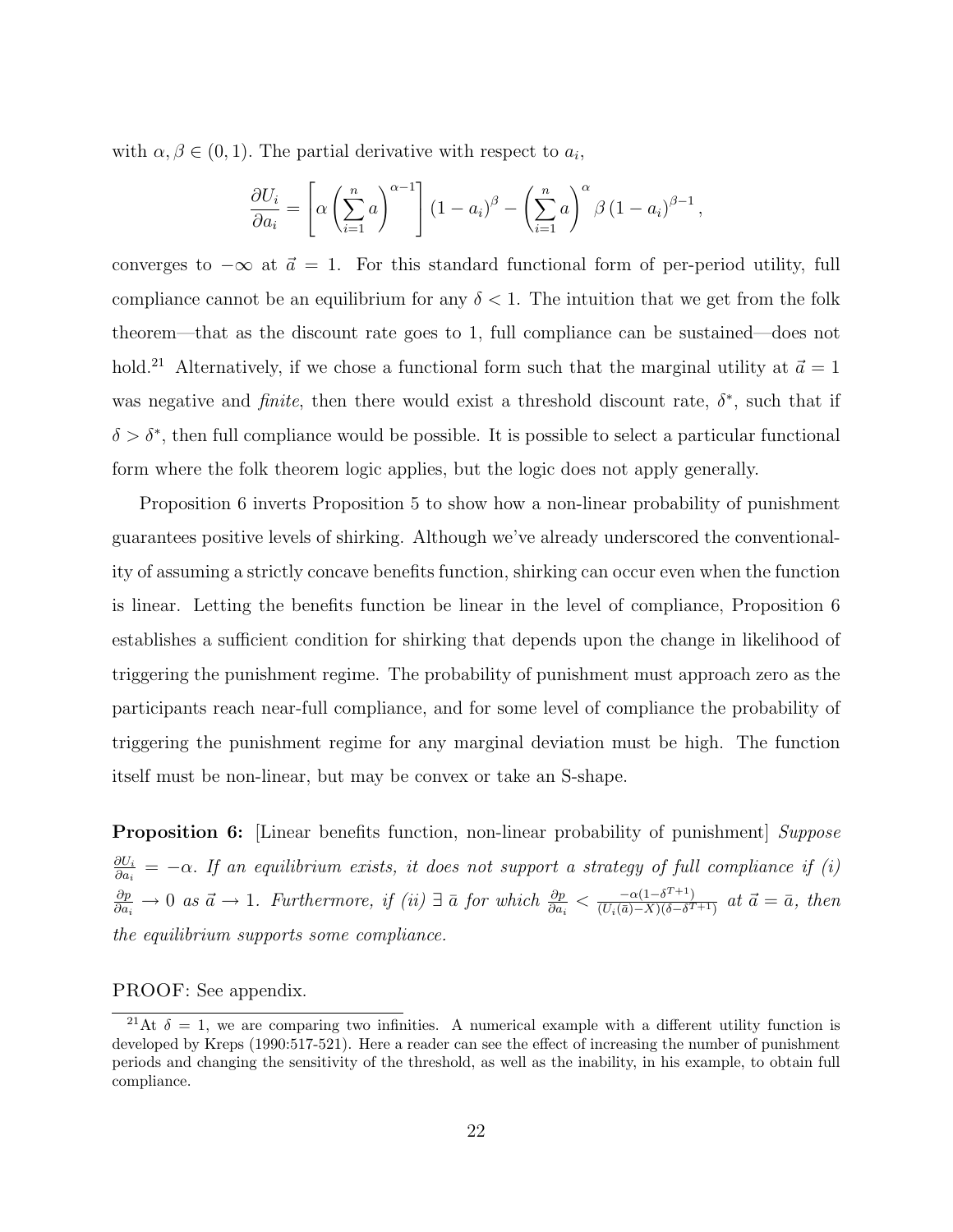In Proposition 6, it is the first condition that guarantees slippage; if there is very little chance that one player will trigger the punishment regime if everyone else is complying fully, then the agent will have little incentive to resist the urge to shirk. Furthermore, the proposition states that in order to guarantee some compliance, there must be some point where an increase in one player's level of shirking becomes very likely to trigger the punishment regime. If the second condition is not met, the equilibrium strategy is full deviation and the group probably would not exist.

Propositions 5 & 6 relaxed the linearity assumption on  $U_i(a)$  and  $p(a)$  in turn. Proposition 7 relaxes both assumptions, showing that weaker of the conditions in Prop'ns 5 & 6 is sufficient to guarantee non-existence of full compliance equilibria.

**Proposition 7:** Concave utility, non-linear probability If the probability of punishment,  $p(a_i)$ , is non-linear in  $a_i$  and the utility function,  $U_i$ , is concave in  $a_i$ , then no full compliance equilibrium exists provided (i)  $\frac{\partial U_i}{\partial a_i} < \frac{\partial p}{\partial a_i}$  $\partial a_i$  $\left(\frac{\delta(U_i(\vec{a}=1)-X)}{\delta(U_i(\vec{a}=1)-X)}\right)$  $(1-\delta)$ at  $\vec{a} = 1$ . Furthermore, if (ii)  $\exists \bar{a}$  s.t. ∂p  $\frac{\partial p}{\partial a_i} <$  $\frac{\partial U_i}{\partial a_i} (1 - \delta^{T+1})$  $\frac{\partial a_i}{(U_i(\bar{a})-X)(\delta-\delta^{T+1})}$  at  $\vec{a}=\bar{a}$ , then the equilibrium will support some compliance.

PROOF: Follows directly from Propositions 5 & 6.

Taken together, these propositions demonstrate why full compliance equilibria are not supportable in most political contexts. To support full compliance, an agent must have a high probability of getting caught from shirking and get little marginal benefit. Both suppositions contradict logic and standard assumptions. The propositions also establish minimal conditions for partial compliance; if these conditions are not met, then the unique equilibrium is  $\vec{a} = 0$ : no compliance.

Implicit in Propositions 5, 6, & 7 are a variety of comparative statics results on the equilibrium level of compliance that are easy to derive and empirically testable. The faster the decrease in the marginal benefit of shirking, the less shirking we will see. The longer the probability of triggering punishment stays low, the more shirking we will see. Given a particular context, such as those considered by Green & Porter or Downs & Rocke, it is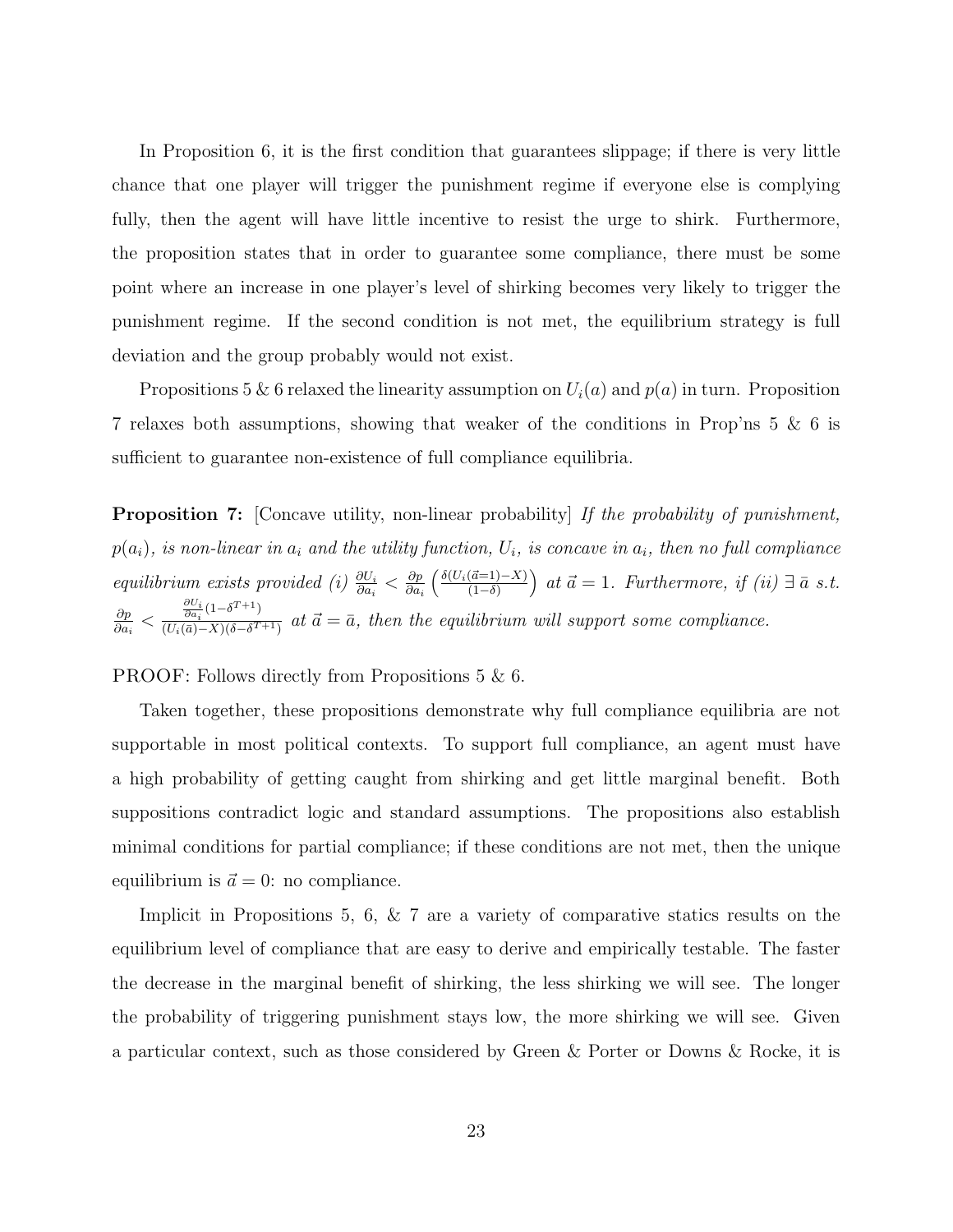a straightforward exercise to show how levels of compliance vary with parameters of their models.

## Discussion

This paper has shown theoretically what we have come to know empirically: for symmetric agents with a public, imperfect signal, full compliance is rarely possible in collective action problems and public goods games, such as international cooperation, many aspects of federalism, and collusion. Theoretical findings of full compliance equilibria rely on the simplifying assumptions of perfect monitoring or discrete action spaces that are unlikely to be met in reality. When compliance is possible, we are going to see single-period realizations that are neither "defect" nor "cooperate," but somewhere in between. We will never see (under the real-life conditions described here) full compliance. Therefore, some shirking should be the norm in games of compliance because any equilibrium includes deviation. Even when the group seems cooperative (that is, when not in a punishment regime), all agents shirk to a degree.

Notice that official expectations are not compromised. The agreement is drawn for full compliance although no one complies fully. Equilibrium behavior appears to be a "reasonable effort" and includes flexibility to accommodate moderate shirking from full compliance. $^{22}$ From time to time, and due to random bad shocks (and not further non-compliance on the part of the agents), the performance of the group falls to intolerable levels. With the primitive institutional mechanism we have constructed, all will occasionally deviate fully, for some finite period. This punishment regime is necessary to elicit all (partial) compliance.

Some analyses of specific functional forms provide an intuition about comparative statics (Green & Porter 1984, Kreps 1990, Downs & Rocke 1995). For example, if we assume that increasing the number of participants decreases each one's effect on the trigger variable, then overall compliance falls. In Green & Porter, price is the trigger variable, and with more participants in the cartel, each individual's action is less likely, on the margin, to change the

<sup>&</sup>lt;sup>22</sup>Although it is beyond the scope of this paper, this result has implications for models of judicial review.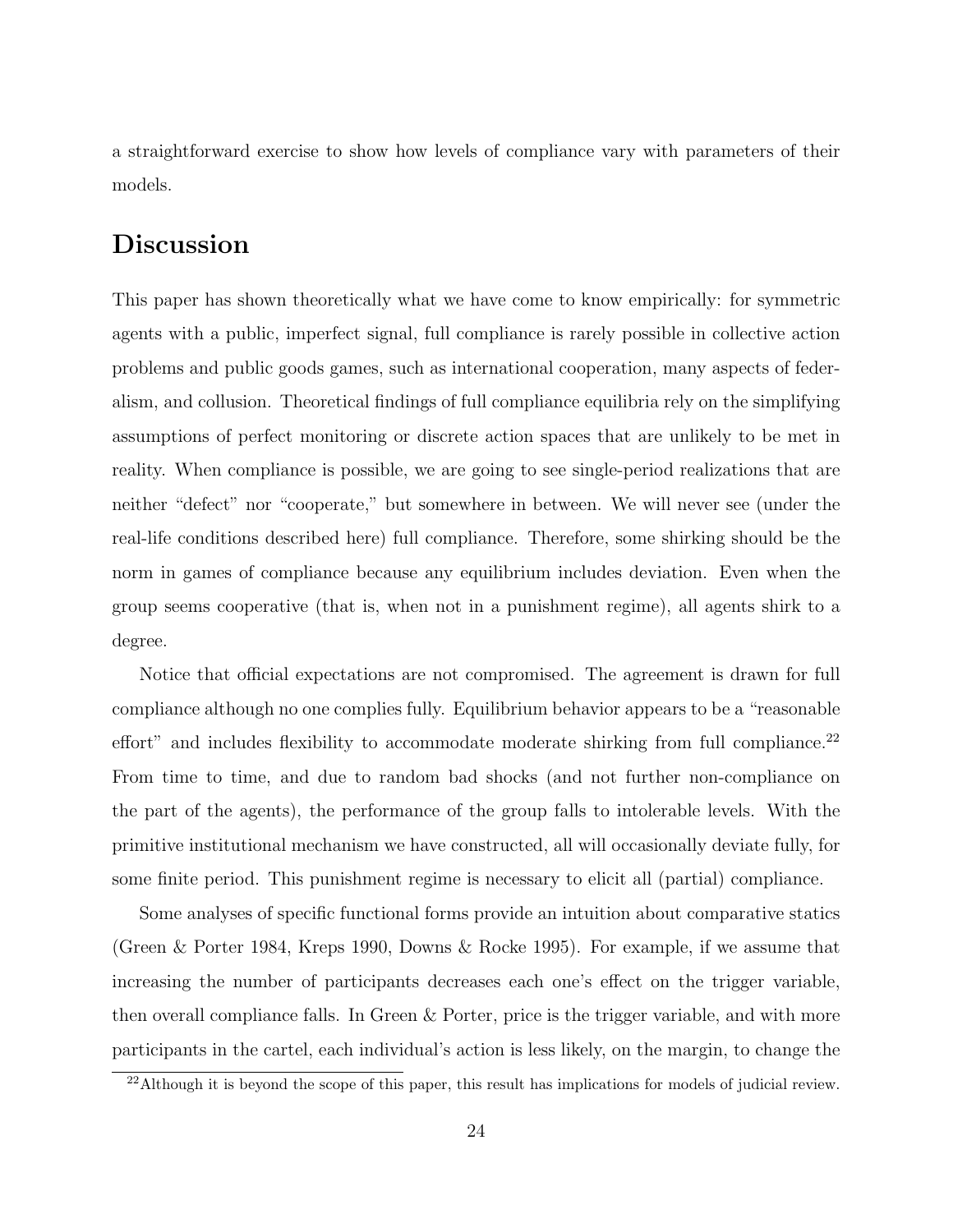price, so cartel members shirk more, by producing more, as the size of the cartel grows. A second notable result is that as punishment becomes more severe, more compliance can be extracted, to a point: it is exactly this result that Downs, Rocke, and Barsoom 1996 turn to in identifying non-compliance as an enforcement problem. Other specific functional forms that fall within the general specifications in this paper may allow us to calibrate the extent of non-compliance for specific circumstances.

All of these analyses share the same weakness: multiplicity of equilibria. While for specific functional forms (and in some of the discrete choice analysis, eg. Abreu, Pearce, & Stachetti), closed form solutions generate efficient equilibria with optimal behavior, none of these analyses can guarantee that in reality the agents will settle upon the efficient equilibrium. This paper gives us a different kind of certainty: it tells us what will not happen: full compliance.

The result has important implications for legal and institutional design. Unless we recognize that full compliance is impossible, we will have unreasonable expectations that lead us to design inappropriate or inefficient rules. In particular, we may neglect the design or importance of institutions that effectively punish moderate shirking. If we assume that compliance could be full, then we may not seek institutional means to increase compliance, but if compliance is not full, then we may search for more innovative institutional solutions. For example, we may be prodded to investigate how institutions might work in tandem, and in complementing one another, increase overall compliance. Dispute resolution also becomes an important feature of institutional design when shirking is inherent.

Notice also that the punishment regime is a costly mechanism for keeping all players honest. We would prefer to have milder corrective mechanisms that avoid the sulky periodic retreat forecast by the punishment regime. Here enters a second role for institutional analysts: carefully designed institutions that combine fragmentation, monitoring and adjudication fulfill the function of the punishment regime without the high cost because they set up incentives to ensure compliance. A contrast with the Green and Porter setting is illustrative. In their model, "compliance" refers to the maintenance of a cartel—an illegal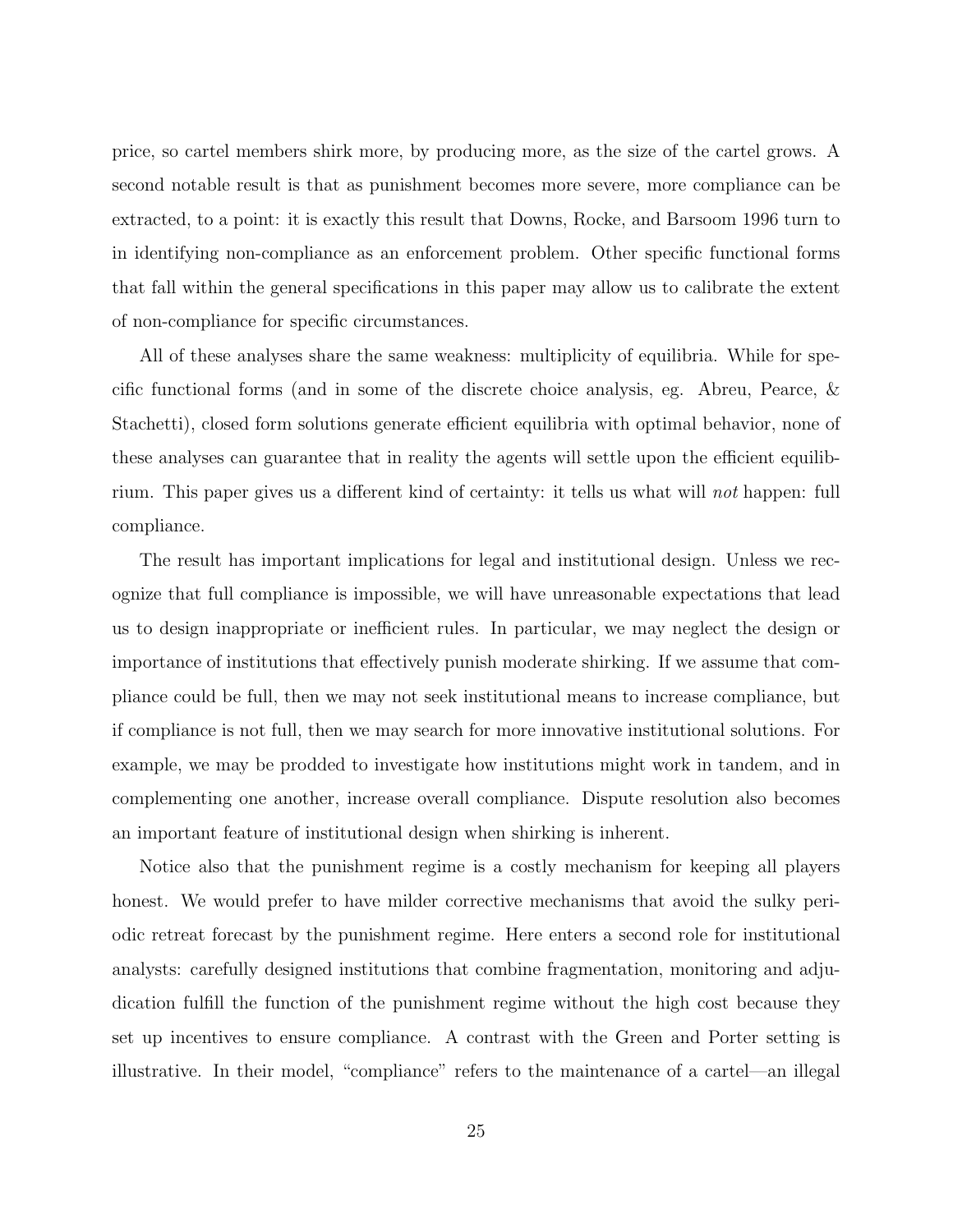activity—therefore, no legal remedy is available when the whims of consumer demand drive price below the threshold, and a price war must result. The firms cannot appeal to a court or other mediating institutions to get verification that no one deviated. In contrast, if air quality in the western United States becomes markedly worse, it is possible that the states could appeal to federal court only to find that an el niño was responsible for a six month inverted weather pattern and that in fact no shirking existed. The extent to which adjudicating institutions can prevent unnecessary punishment regimes varies. It is clearly higher within a political community than it is within the international arena, where adjudicatory institutions are not as readily available. The possibility and implications of such institutional interventions are addressed more fully in a companion paper (Bednar 2004). As long as the institutions fulfill their functional requirements, they may be tailored to meet local traditions for a greater chance of legitimacy.

A final consideration, usually ignored, is the necessity of establishing common knowledge to render trigger mechanisms feasible. In economic contexts, trigger mechanisms come relatively easily through the transparency of prices. However, in political contexts, the mechanism is often laden with subjective ambiguity. One role of institutions may be to establish the commonality of perception—through public revelation of information, through establishment of focal points—necessary to make a trigger mechanism operable.<sup>23</sup>

This paper has shown that the question is not *whether* but *how much* agents will shirk. We cannot eliminate shirking. The role for institutional analysts is to design institutions to manage this shirking (and its effects). Unless institutions are perfect monitors, they won't eliminate all shirking. But they might reduce or eliminate the need for costly punishment regimes, improving the gains from cooperation. And they may reduce the consequence of the shirking that remains.

<sup>23</sup>See Weingast's (1997:261) discussion of the role played by constitutions and elite pacts to facilitate coordination by declaring common expectations.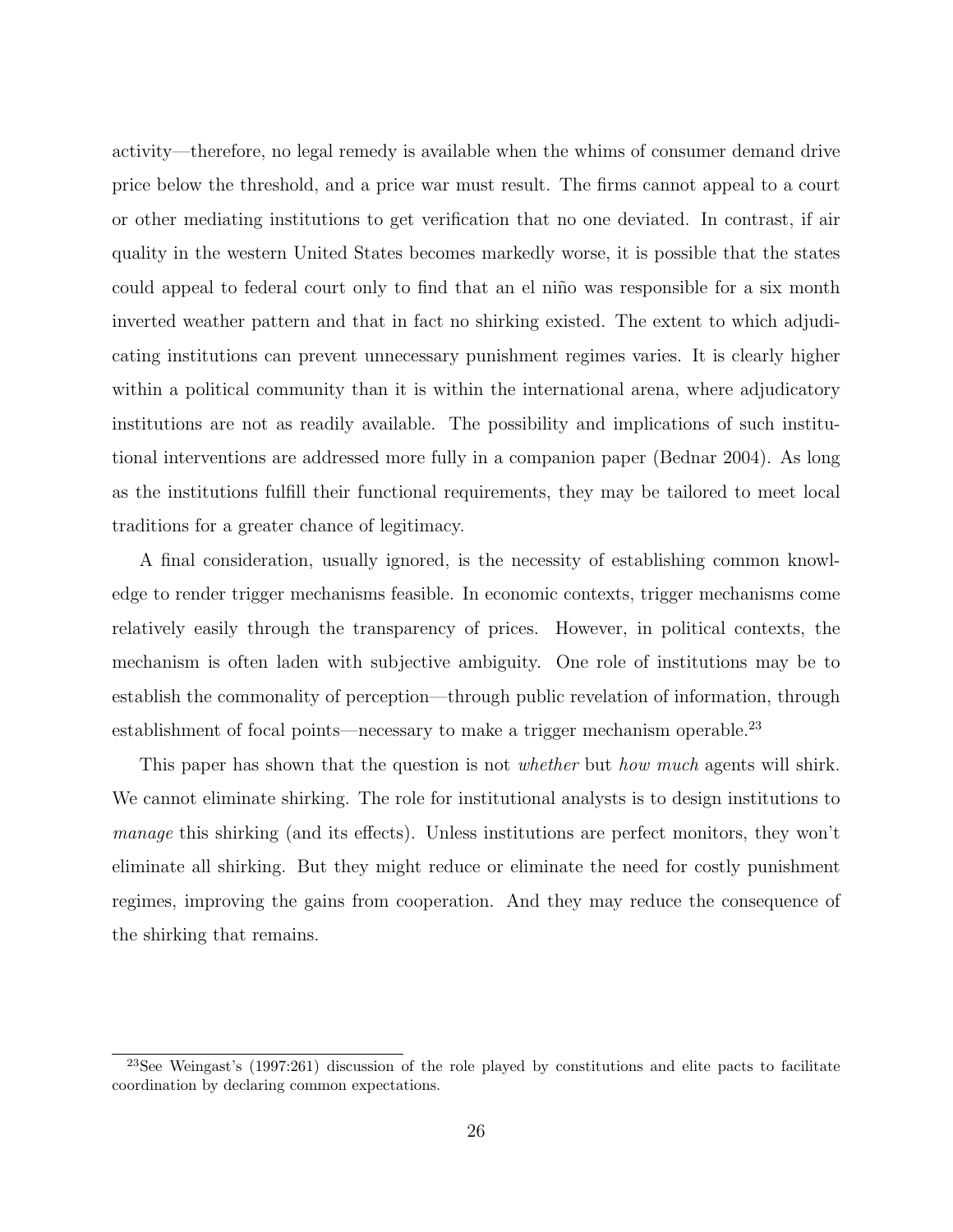# Appendix

Proof of Proposition 2: The infinite game full compliance equilibrium payoff and the payoff from deviations can be written as:

$$
C^{\infty} = U_i(1, 1_{-i})\left(\frac{1}{1-\delta}\right)
$$

$$
D^{\infty} = X\left(\frac{1}{1-\delta}\right)
$$

respectively.

In the finite punishment game, payoffs in the next  $T$  periods from cooperating and deviating are, respectively:

$$
C^{T} = U_{i}(1, 1_{-i}) + \sum_{t=1}^{T} \delta^{t} U_{i}(1, 1_{-i})
$$
  

$$
D^{T} = U_{i}(0, 1_{-i}) + \sum_{t=1}^{T} \delta^{t} X
$$

If  $C^{\infty} > D^{\infty}$ , then  $\exists T^*$  s.t.  $C^{T^*} > D^{T^*}$ .

To derive comparative statics, we need to be more specific, and find the minimal  $T^*$  such that  $C^T \geq D^T$ . For simplicity, let U(C) and U(D) represent the utility from cooperating and deviating, respectively.

$$
U_{i}(C) + \sum_{t=1}^{T} \delta^{t} U_{i}(C) \geq U_{i}(D) + \sum_{t=1}^{T} \delta^{t} X
$$
  
\n
$$
\sum_{t=1}^{T} \delta^{t} U_{i}(C) - \sum_{t=1}^{T} \delta^{t} X \geq U_{i}(D) - U_{i}(C)
$$
  
\n
$$
(U_{i}(C) - X) \sum_{t=1}^{T} \delta^{t} \geq U_{i}(D) - U_{i}(C)
$$
  
\n
$$
\sum_{t=1}^{T} \delta^{t} \geq \frac{U_{i}(D) - U_{i}(C)}{U_{i}(C) - X}
$$
  
\n
$$
\frac{\delta - \delta^{T+1}}{1 - \delta} \geq \frac{U_{i}(D) - U_{i}(C)}{U_{i}(C) - X}
$$
  
\n
$$
\delta - \delta^{T+1} \geq (1 - \delta) \left[ \frac{U_{i}(D) - U_{i}(C)}{U_{i}(C) - X} \right]
$$
  
\n
$$
\delta^{T+1} \leq \delta - (1 - \delta) \left[ \frac{U_{i}(D) - U_{i}(C)}{U_{i}(C) - X} \right]
$$
  
\n(7)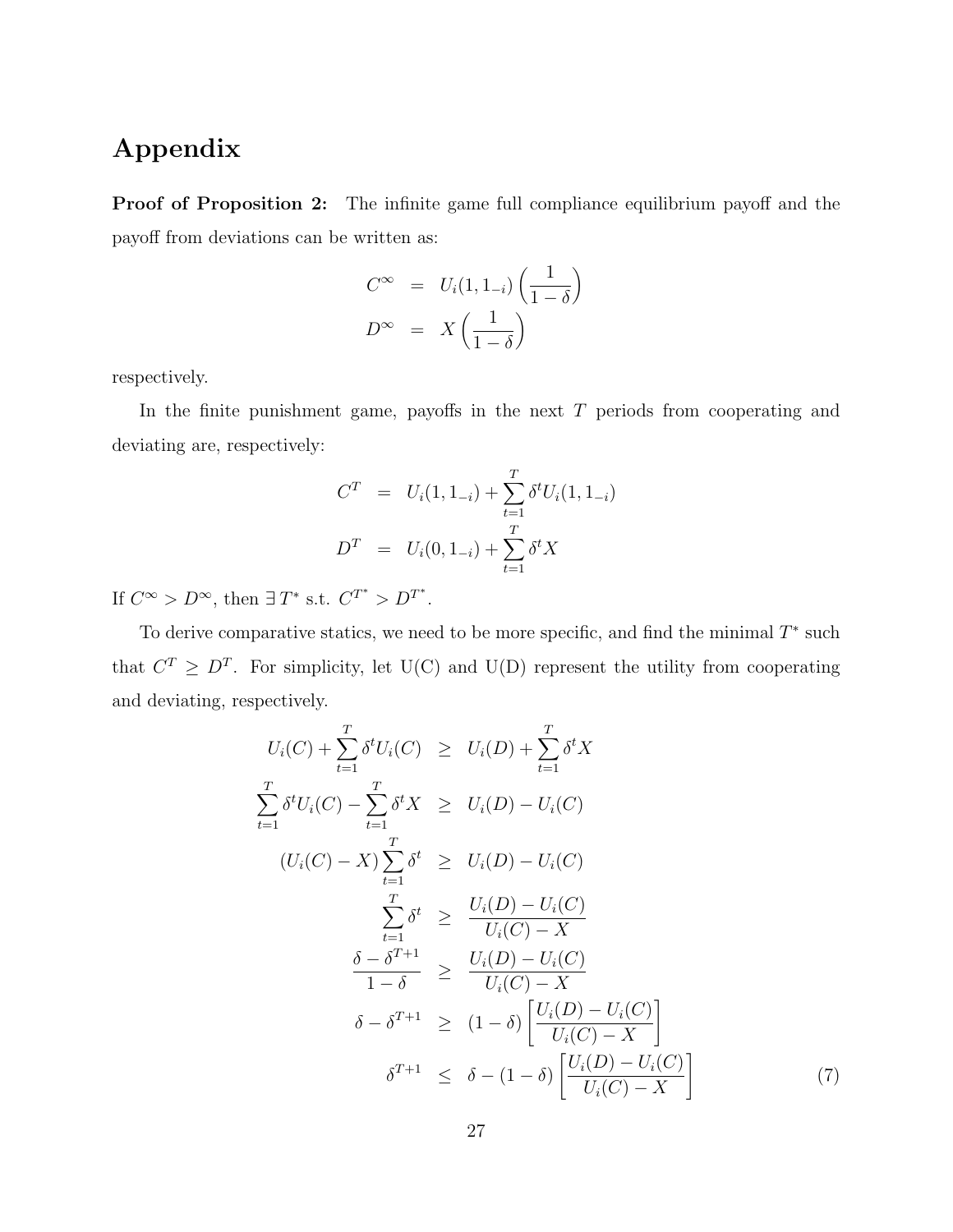For simplicity, let  $R = \delta - (1 - \delta) \left[ \frac{U_i(D) - U_i(C)}{U_i(C) - X} \right]$  $U_i(C)-X$ i . Then:

$$
\delta^{T+1} \leq R
$$
  
\n
$$
(T+1)ln\delta \leq lnR
$$
  
\n
$$
Tln\delta + ln\delta \leq lnR
$$
  
\n
$$
Tln\delta \leq lnR - ln\delta
$$
  
\n
$$
T^* \geq \frac{lnR - ln\delta}{ln\delta}
$$
  
\n(9)

We now have a representation of the minimal number of punishment periods,  $T^*$ , which we can use to generate comparative statics regarding  $U(C)$  and  $\delta$ .

We use  $\frac{\partial R}{\partial U(C)}$  to find  $\frac{\partial T}{\partial U(C)}$ . Using Eqn. 7:

$$
\frac{\partial R}{\partial U(C)} = \frac{[U(C) - X](1 - \delta) + (1 - \delta)[U(D) - U(C)]}{[U(C) - X]^2}
$$

Since we need only to sign the derivative, I suppress the denominator, as it is positive.

$$
\frac{\partial R}{\partial U(C)} = (1 - \delta)[U(C) - X + U(D) - U(C)]
$$
  
=  $(1 - \delta)[U(D) - X]$   

$$
\frac{\partial R}{\partial U(C)} > 0.
$$

Using Eqn. 7,

$$
\frac{\partial R}{\partial U(C)} > 0 \Rightarrow \frac{\partial T}{\partial U(C)} < 0.
$$
\n(10)

The number of punishment periods necessary to sustain cooperation varies inversely with the productivity of the union.

We can also find the relationship between the patience of the players and the number of punishment periods. Note since  $R \geq \delta^{T+1}$ ,  $\delta < R \Rightarrow T = 0$ . Therefore, in all interesting cases, where  $T > 0$ ,  $R \le \delta$ . Coupled with the fact that  $\delta < 1$ , this implies

$$
\ln \theta < \ln \delta < 0. \tag{11}
$$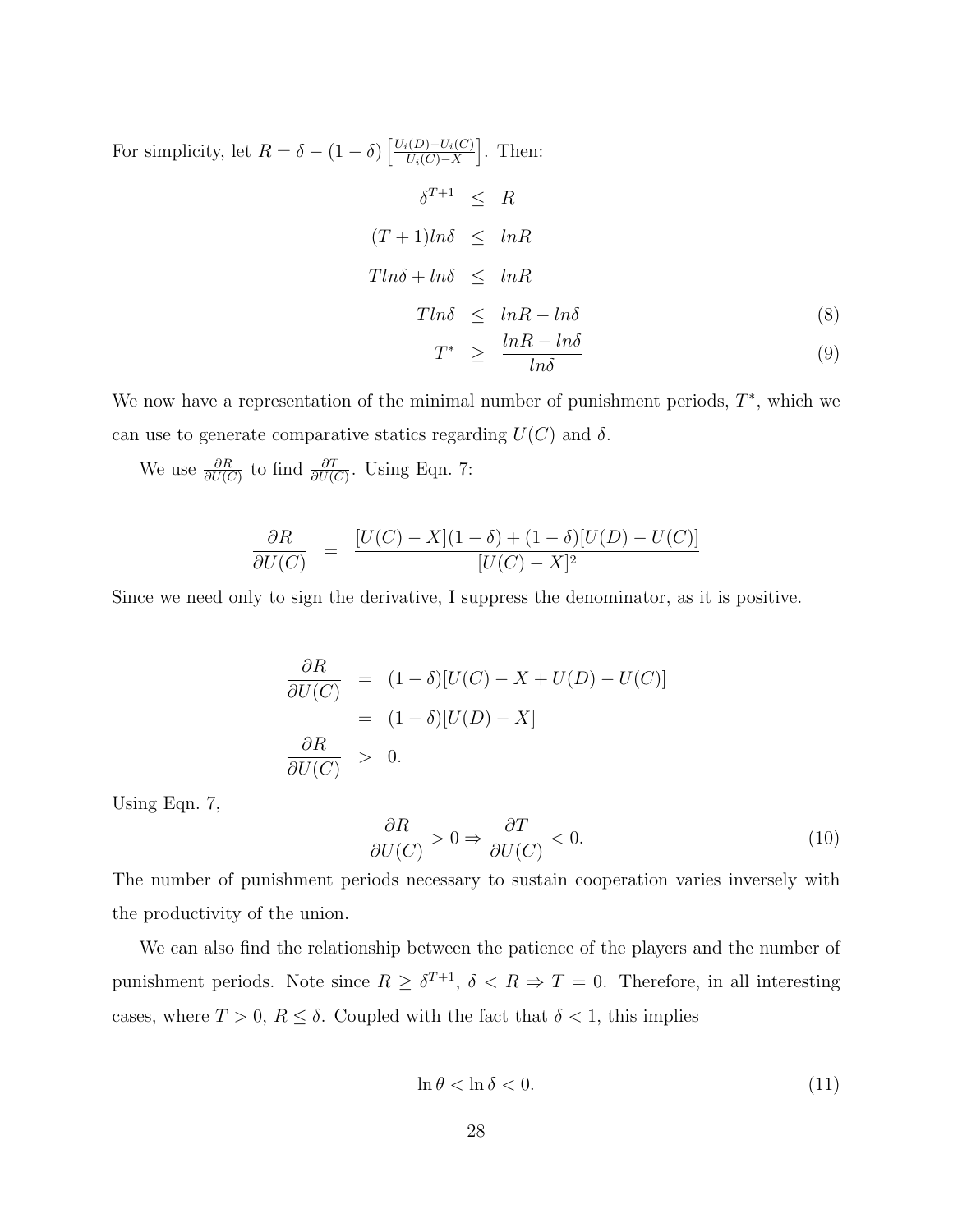We are now ready to find  $\frac{\partial T}{\partial \delta}$ . Using Eqns 9 & 11, we can sign the derivative:

$$
\frac{\partial T}{\partial \delta} = \frac{(\ln \delta)(-\frac{1}{\delta}) - (\ln \delta)(\ln R - \ln \delta)}{[\ln \delta]^2}
$$
\n
$$
\frac{\partial T}{\partial \delta} < 0.
$$
\n(12)

The minimal number of punishment periods varies inversely with the discount factor.

**Proof of Proposition 3:** We restrict our attention to symmetric strategies. By using Eqn.s 4 and 5, we reconstruct  $V'$  to read:

$$
V' = \frac{\frac{\partial U}{\partial a_i} \left( (1 - \delta) + p(\delta - \delta^{T+1}) \right) - \frac{\partial p}{\partial a_i} \left( (U - X)(\delta - \delta^{T+1}) \right)}{((1 - \delta) + p(\delta - \delta^{T+1}))^2}
$$
(13)

If the probability of punishment and the utility from shirking are linear in the level of compliance, then we can write the derivatives of these functions as constants. Let  $\frac{\partial U}{\partial a_i} = -\alpha$ and  $\frac{\partial p}{\partial a_i} = -\beta$ . We can now substitute these constants into Eqn. 13:

$$
V' = \frac{(-\alpha)\left((1-\delta) + p(\delta - \delta^{T+1})\right) - (-\beta)(U - X)(\delta - \delta^{T+1})}{((1-\delta) + p(\delta - \delta^{T+1}))^2}
$$
(14)

Recall that  $p$  and  $U$  are functions of  $a_i$ . We can show that

$$
\frac{\partial V}{\partial a_i}|_{\vec{a}=1} > \frac{\partial V}{\partial a_i}|_{\vec{a}=0}
$$

because  $p(1) < p(0)$ —the punishment regime is less likely to be triggered if all comply fully than if no one complies at all—and because by assumption,  $U(1) > U(0)$ . Therefore, we have three possible cases: (1) If  $\frac{\partial V}{\partial a_i}|_{\vec{a}=1}$  is negative, then so is  $\frac{\partial V}{\partial a_i}|_{\vec{a}=0}$ . The derivative is always negative, for all  $a_i \in [0,1]$ . (2) If  $\frac{\partial V}{\partial a_i}|_{\vec{a}=0}$  is positive, then so is  $\frac{\partial V}{\partial a_i}|_{\vec{a}=1}$ , and the derivative is always positive. (3) The derivative may start negative,  $\frac{\partial V}{\partial a_i}|_{\vec{a}=0} < 0$ , and end positive, at ∂V  $\frac{\partial V}{\partial a_i}|_{\vec{a}=1} > 0$ , and equal zero at some  $a^* \in (0,1)$ . In case (1), no participant ever wants to comply more; agents are limited by the boundaries on  $a_i$ , so the equilibrium is  $a^* = 0$ . Case (2) represents the full compliance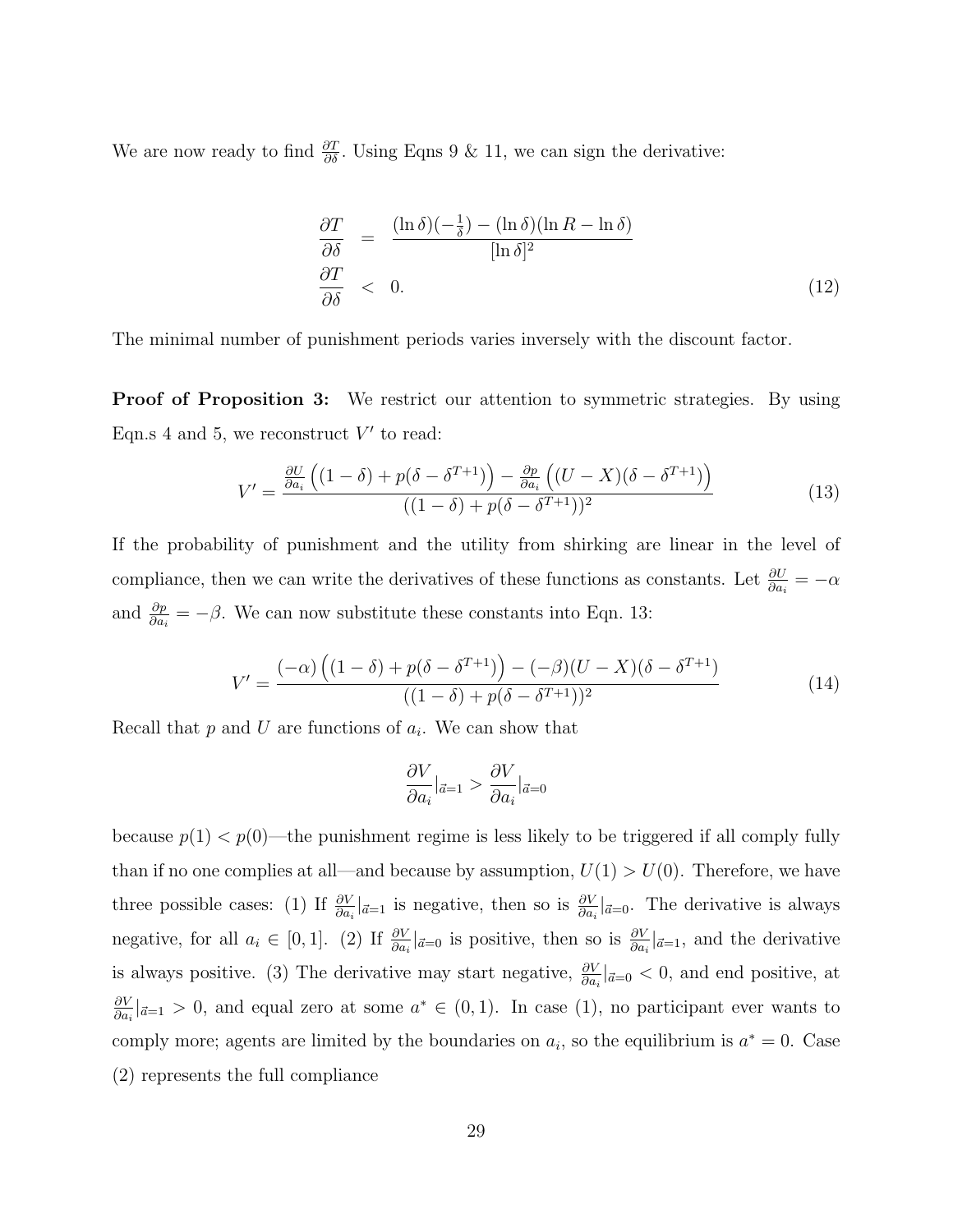equilibrium; complying more is always better, so agents fully comply and  $a^* = 1$ . Case (3) allows for the possibility of an equilibrium with shirking. However, it can be shown<sup>24</sup> that the second derivative is zero:  $\frac{\partial^2 V}{\partial q^2}$  $\frac{\partial^2 V}{\partial a_i^2} = 0$ , and we have an unstable interior equilibrium. Note that while it doesn't affect an individual's utility to increase compliance marginally, it does raise all other players' utility, because of the positive cross-partials:  $\frac{\partial^2 V}{\partial q \cdot \partial q}$  $\frac{\partial^2 V}{\partial a_i \partial a_j} > 0, \forall j \neq i.$ 

Therefore, the only stable equilibria are full compliance or no compliance.

Proof of Proposition 4: Mas-Colell, Whinston, and Green, 1995, Proposition 8D3, p. 253. A pure strategy Nash equilibrium exists in the game  $[I, {S_i}, {V_i(\cdot)}]$ , where I is the set of players,  $S_i$  a set of strategies for each player, and  $V_i$  is a utility function for each player, provided  $\forall i$  (i) that the set of strategies  $S_i$  is a non-empty, convex, compact subset of some Euclidean space  $R^m$ , (ii) that  $V_i(\cdot)$  is continuous in all players' strategies, and (iii) that  $V_i(\cdot)$ is quasi-concave in  $s_i$ . Condition (iii) holds given Eqn. 6. The game described meets all of these conditions.

Proof of Proposition 5: Proposition 5 loosens the restrictions on the utility function from Proposition 3; we require only that the utility function be concave. Recall Eqn. 13:

$$
V' = \frac{\frac{\partial U}{\partial a_i} \left( (1 - \delta) + p(\delta - \delta^{T+1}) \right) - \frac{\partial p}{\partial a_i} \left( (U - X)(\delta - \delta^{T+1}) \right)}{((1 - \delta) + p(\delta - \delta^{T+1}))^2}
$$

.

Proposition 5 is proven if (i)  $\frac{\partial V}{\partial a_i} > 0$  at  $\vec{a} = 0$  and (ii)  $\frac{\partial V}{\partial a_i} < 0$  at  $\vec{a} = 1$ . Let  $-\beta = \frac{\partial p}{\partial a_i}$  $\partial a_i$ since the probability of punishment is linear. Substituting into Eqn. 13, the first condition is satisfied if:

$$
\frac{\partial U}{\partial a_i}|_{\vec{a}=0} \left( (1-\delta) + p(0)(\delta - \delta^{T+1}) \right) + \beta \left( (U(0) - X)(\delta - \delta^{T+1}) \right) \tag{1-\delta} > 0
$$

 $^{24}$ In the linear case, the second derivative of the value function is written:

$$
V'' = V' \frac{2p'(\delta - \delta^{T+1})}{(1+\delta) + p(\delta - \delta^{T+1})}.
$$

Therefore, if  $V' = 0, V'' = 0$ .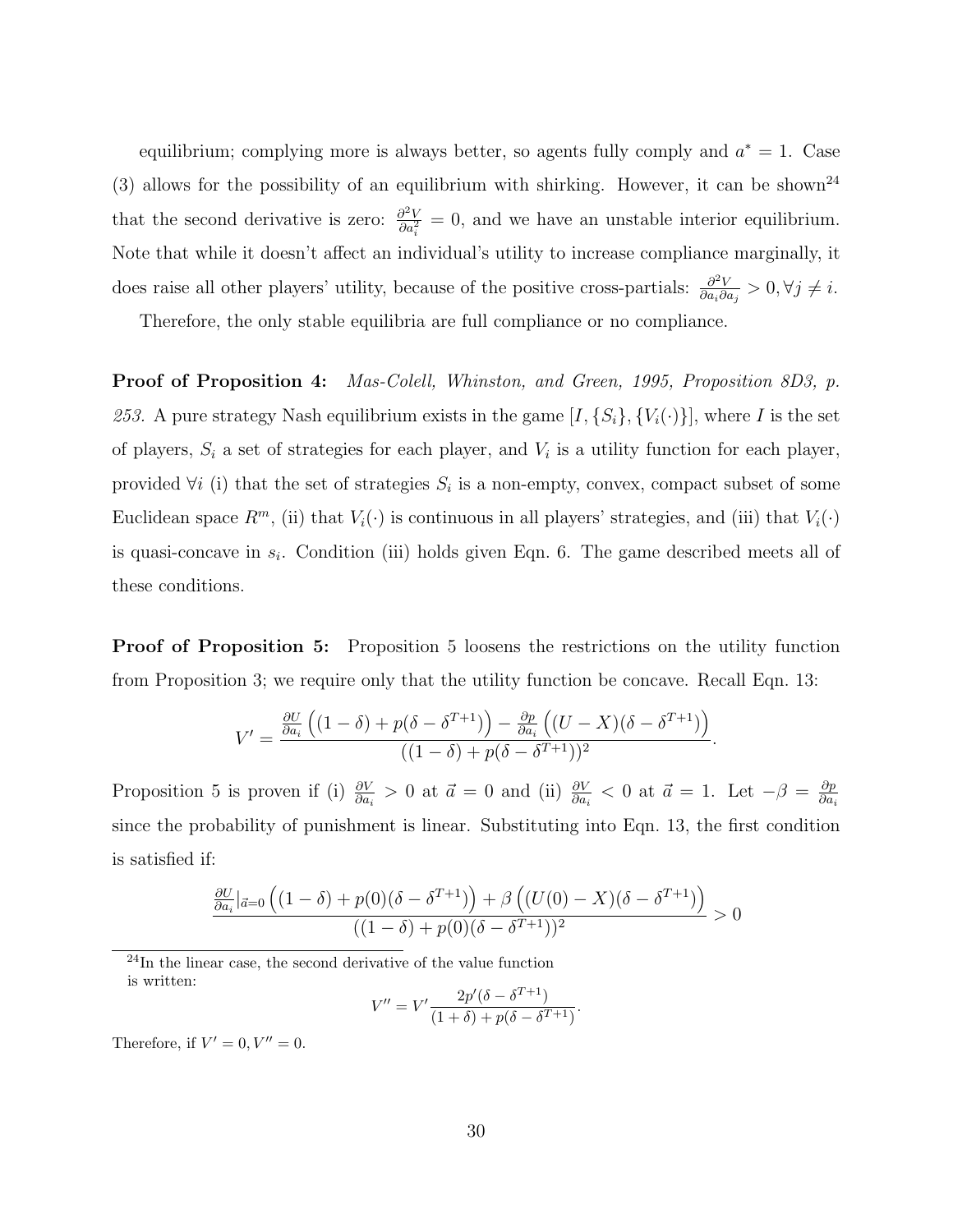at  $\vec{a} = 0$ . If  $\frac{\partial U}{\partial a_i} \longrightarrow 0$  as  $\vec{a} \longrightarrow 0$ , then it can be shown that the inequality holds. At  $\vec{a} = 1$ , the necessary condition becomes:

$$
\frac{\frac{\partial U}{\partial a_i}|_{\vec{a}=1} \left( (1-\delta) + p(1)(\delta - \delta^{T+1}) \right) + \beta \left( (U(1) - X)(\delta - \delta^{T+1}) \right)}{((1-\delta) + p(1)(\delta - \delta^{T+1}))^2} < 0.
$$
\n(15)

.

Since  $p(1) > 0$  and is probably small, the inequality in Eqn. 15 holds if

$$
\frac{\partial U}{\partial a_i}|_{\vec{a}=1} < -\beta \left( \frac{(U(1)-X)(\delta - \delta^{T+1})}{(1-\delta)} \right)
$$

Therefore, at most  $\frac{\partial U}{\partial a_i}\big|_{\vec{a}=1}$  need be less than (and restoring  $\frac{\partial p}{\partial a_i}$ ):  $\frac{\partial p}{\partial a_i}$  $\int$   $\delta$ (U(1)−X)  $1-\delta$ .

**Proof of Proposition 6:** Here we allow the probability of punishment to be non-linear, while we keep the utility of deviation linear. Letting  $\frac{\partial U}{\partial a_i} = -\alpha$ , Eqn. 13 becomes:

$$
V' = \frac{-\alpha\left((1-\delta) + p(\delta - \delta^{T+1})\right) - \frac{\partial p}{\partial a}\left((U - X)(\delta - \delta^{T+1})\right)}{((1-\delta) + p(\delta - \delta^{T+1}))^2}.
$$
 (16)

As with Proposition 5, no full compliance equilibria exist if (i)  $\frac{\partial V}{\partial a_i} > 0$  at  $a_i = 0$  and (ii) ∂V  $\frac{\partial V}{\partial a_i} < 0$  at  $a_i = 1$ . The second condition is satisfied if  $\frac{\partial p}{\partial a_i}|_{\vec{a}=1} \longrightarrow 0$  as  $\vec{a} \longrightarrow 1$ . However, it may also be true that  $\frac{\partial p}{\partial a_i}|_{\vec{a}=0} \simeq 0$ , in other words, the probability might not be convex, but instead might follow an S-shape. In this case, a sufficient condition to sustain any compliance in equilibrium is if there exists some  $\bar{a} \in (0,1)$  for which the slope is sufficiently steep. Formally (dropping the denominator from Eqn. 16),

$$
0 < -\alpha \left( (1 - \delta) + p(\bar{a})(\delta - \delta^{T+1}) \right) - \frac{\partial p}{\partial a} \left( (U\bar{a} - X)(\delta - \delta^{T+1}) \right)
$$
\n
$$
\frac{\partial p}{\partial a_i}|_{\bar{a} = \bar{a}} < -\frac{\alpha \left( (1 - \delta) + p(\bar{a})(\delta - \delta^{T+1}) \right)}{(U(\bar{a}) - X)(\delta - \delta^{T+1})}
$$

While  $p(\bar{a}) < 1$ , we can set it equal to 1 to make the r.h.s. as negative as possible. Then, it is sufficient for the derivative to be

$$
\frac{\partial p}{\partial a_i} < \frac{\alpha (1 - \delta^{T+1})}{(U(\bar{a}) - X)(\delta - \delta^{T+1})},
$$

where  $\alpha = \frac{\partial U}{\partial q}$  $\frac{\partial U}{\partial a_i}$ .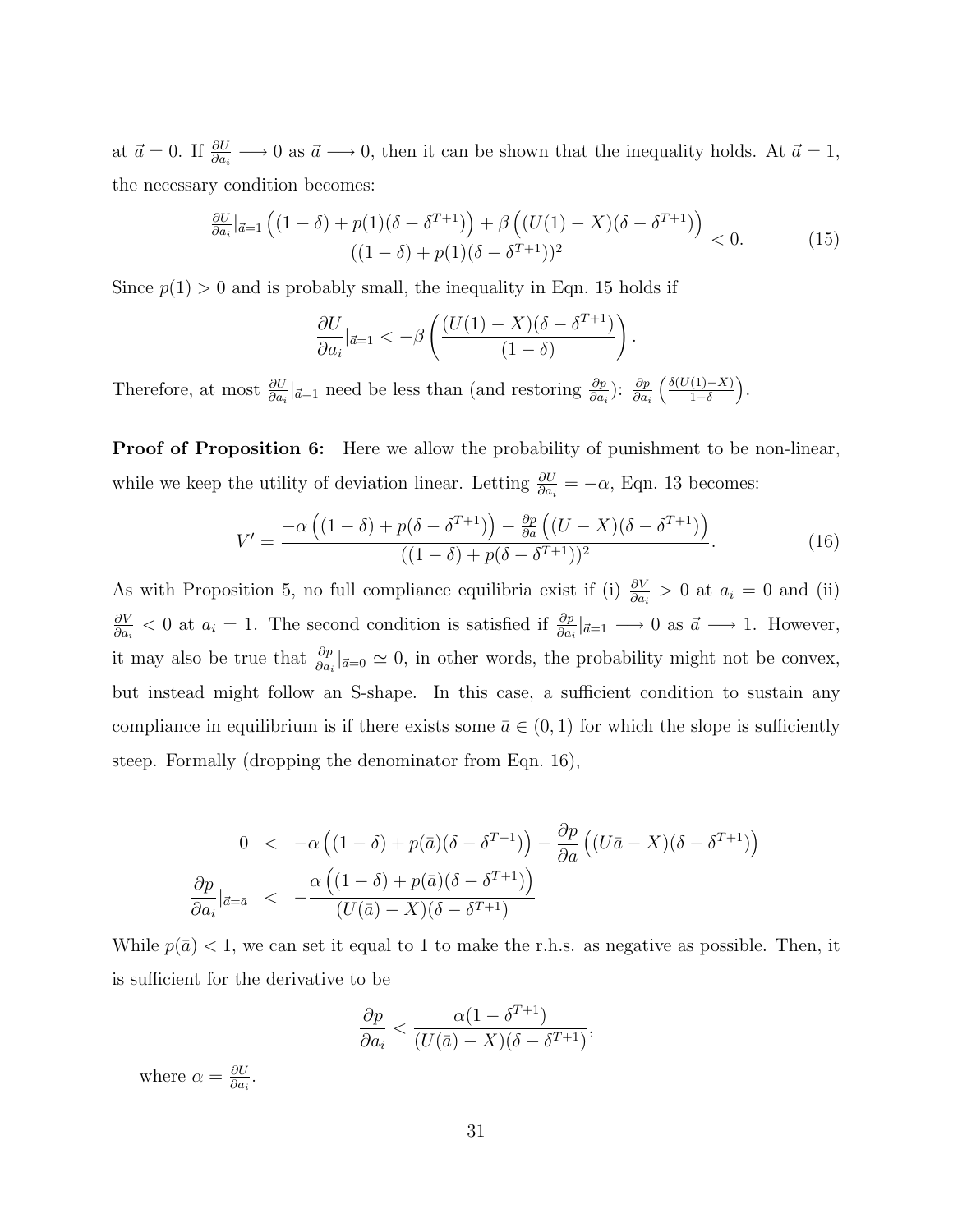## References

- Abreu, Dilip, David Pearce, Ennio Stacchetti. 1986. "Optimal Cartel Equilibria with Imperfect Monitoring." Journal of Economic Theory 39:251-269.
- Abreu, Dilip, David Pearce, Ennio Stacchetti. 1990. "Toward a Theory of Discounted Repeated Games with Imperfect Monitoring." Econometrica 58(5): 1041-1063.
- Axelrod, Robert. 1984. The Evolution of Cooperation. New York: Basic Books.
- Axelrod, Robert and Ross A. Hammond. 2003. "The Evolution of Ethnocentric Behavior." Unpublished manuscript, Department of Political Science, University of Michigan.
- Banks, Jeff, Charles Plott, and David Porter. 1988. "An Experimental Analysis of Unanimity in Public Goods Provision Mechanisms." Review of Economic Studies 55(182):301- 322.
- Bednar, Jenna. 2004. "Judicial Predictability and Federal Stability: Strategic Consequences of Institutional Imperfection." Journal of Theoretical Politics 16(4):423–446.
- Bednar, Jenna. 1998. The Federal Problem: The Political Economy of Federal Stability. PhD Dissertation, Stanford University Department of Political Science.
- Bendor, Jonathan and Dilip Mookherjee. 1987. "Institutional Structure and the Logic of Ongoing Collective Action." American Political Science Review 81(1): 129-154.
- Bendor, Jonathan and Piotr Swistak. 1997. "The Evolutionary Stability of Cooperation." American Political Science Review 91(2):290-307.
- Bhaskar, V. and Eric van Damme. 2002. "Moral Hazard and Private Monitoring." Journal of Economic Theory  $102(1)$ :16-39.
- Boyd, Robert. 1988. "Is the Repeated Prisoner's Dilemma a Good Model of Reciprocal Altruism?" Ethology and Sociobiology 9:211-222.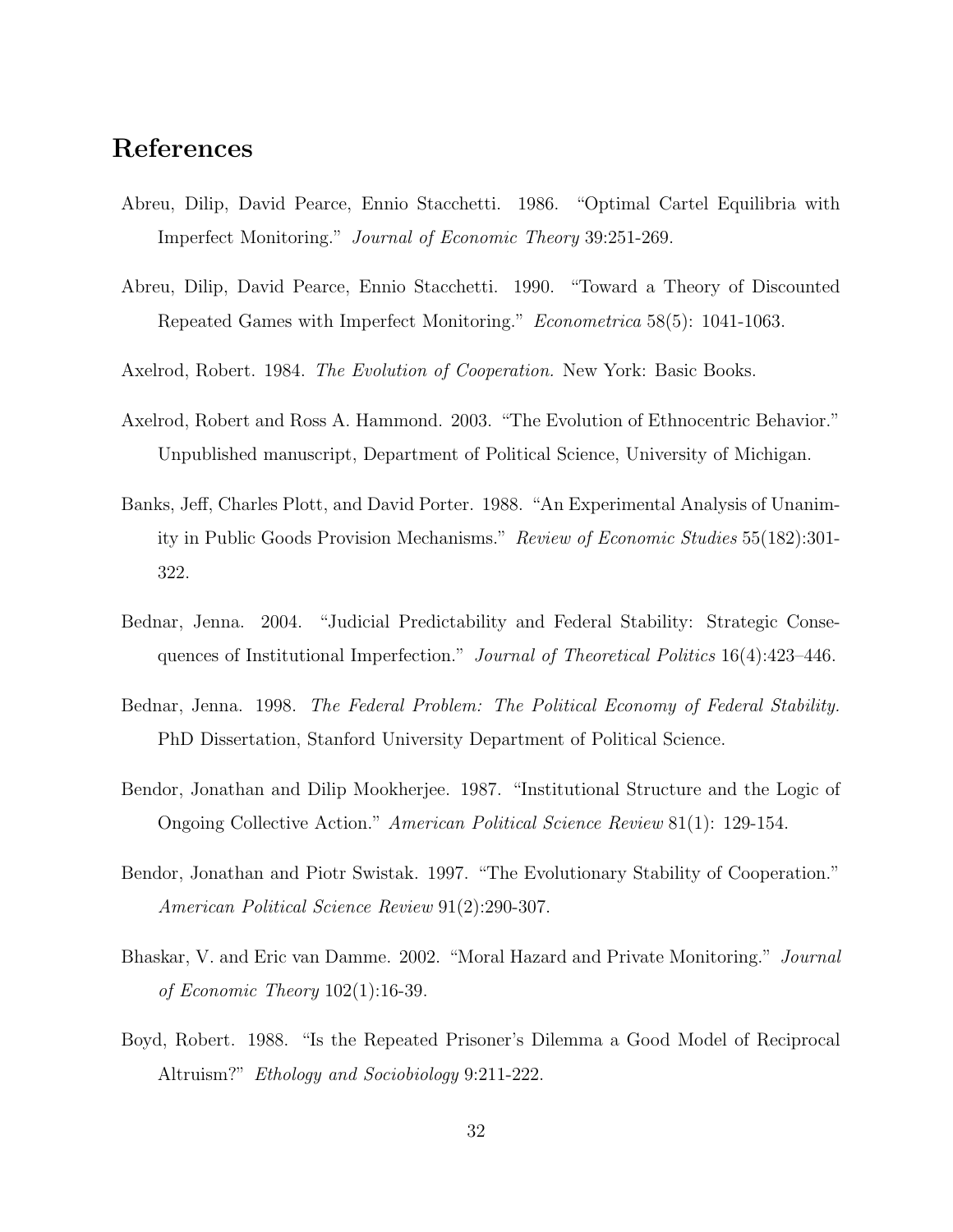- Brown Weiss, Edith and Harold K. Jacobson. 1998. Engaging Countries: Strengthening Compliance with International Environmental Accords. Cambridge, MA: MIT Press.
- Calvert, Randall L. 1993. "Communication in Institutions: Efficiency in a Repeated Prisoner's Dilemma with Hidden Information." In W. Barnett, M. Hinich, and N. Schofield, eds., Political Economy: Institutions, Information, Competition, and Representation. Cambridge University Press.
- Chayes, Abram and Antonia Handler Chayes. 1993. "On compliance." International Organization 47(2):175-205.
- Dougherty, Keith L. 2001. Collective Action under the Articles of Confederation. Cambridge University Press.
- de Figueiredo, Rui and Barry R. Weingast. 1997. "Self-Enforcing Federalism: Solving the Two Fundamental Dilemmas." Journal of Law, Economics, and Organization 21(1):103–35.
- Downs, George W. and David M. Rocke. 1995. Optimal Imperfection? Domestic Uncertainty and Institutions in International Relations. Princeton, NJ: Princeton University Press.
- Downs, George W, David M. Rocke and Peter N. Barsoom. 1996. "Is the Good News about Compliance Good News about Cooperation?" International Organization 50(3):379- 406.
- Fearon, James D. 1998. "Bargaining, Enforcement, and International Cooperation." International Organization 52(2):269-305.
- Fearon, James D. and David D. Laitin. 1996. "Explaining Interethnic Cooperation." The American Political Science Review 90 (4):715-735.
- Feinberg, Robert and Christopher Snyder. 2002. "Collusion with Secret Price Cuts: An Experimental Investigation." Economics Bulletin 3(6):1-11.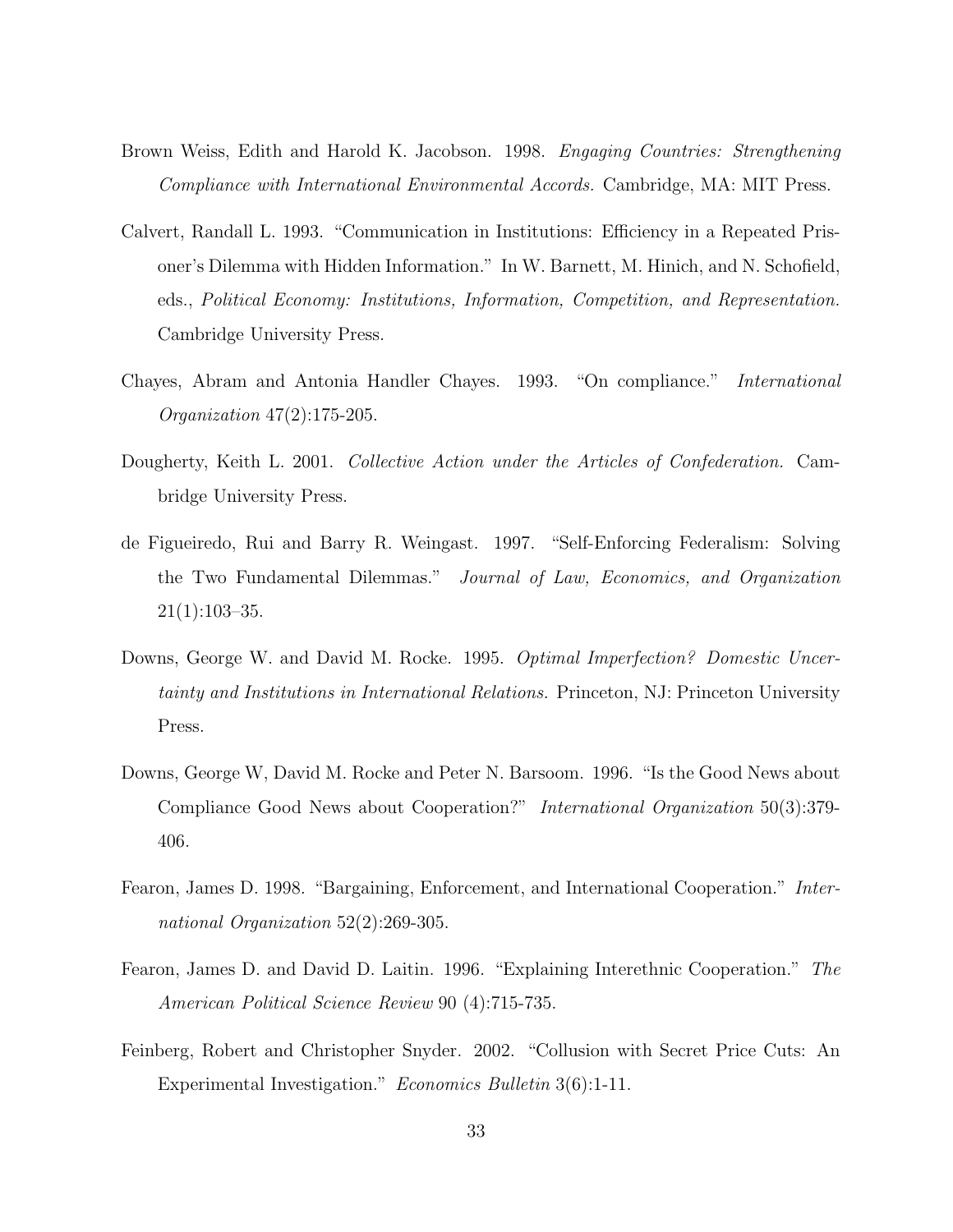- Fudenberg, Drew and Eric Maskin. 1986. "The Folk Theorem in Repeated Games with Discounting or with Incomplete Information." *Econometrica* 54(3):533-554.
- Fudenberg, Drew, David Levine, and Eric Maskin. 1994. "The Folk Theorem with Imperfect Public Information." Econometrica 62(5):997-1039.
- Gintis, Herbert. 2000. Game Theory Evolving: A Problem-Centered Introduction to Modeling Strategic Interaction. Princeton: Princeton University Press.
- Green, Edward J. and Robert H. Porter. 1984. "Noncooperative Collusion under Imperfect Information." Econometrica 52(1): 87-100.
- Greif, Avner, Paul Milgrom and Barry R. Weingast. 1994. "Coordination, Commitment, and Enforcement: The Case of the Merchant Guild." The Journal of Political Economy 102(4):745-776.
- Hardin, Garrett. 1968. "The Tragedy of the Commons." Science 162:1243-1248.
- Huberman, Bernardo A. and Natalie S. Glance. 1993. "Evolutionary Games and Computer Simulations." Proceedings of the National Academy of Sciences USA, 90:7716-7718.
- Koremenos, Barbara, Charles Lipson and Duncan Snidal. 2001. "The Rational Design of International Institutions." International Organization 55(4):761-800.
- Krasner, Stephen D. 1991. "Global Communications and National Power: Life on the Pareto Frontier." World Politics 43(3):336-66.
- Kreps, David M. 1990. A course in Microeconomic Theory. Princeton, NJ: Princeton University Press.
- Ledyard, John O. 1995. "Public Goods: A Survey of Experimental Research," in John H. Kagel and Alvin E. Roth, eds., *The Handbook of Experimental Economics*. Princeton, NJ: Princeton University Press, pp. 111-194.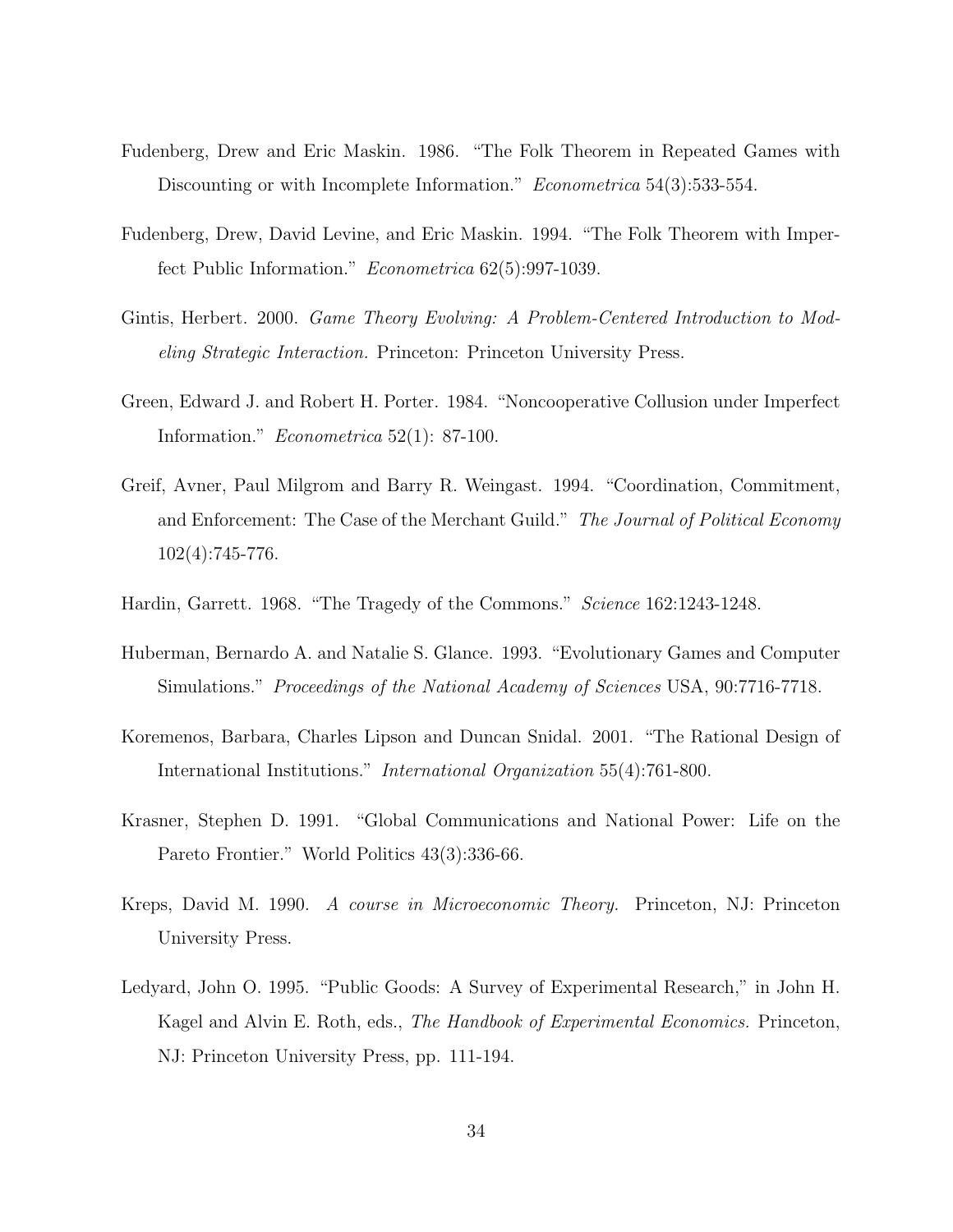- Mas-Colell, Andreu, Michael D. Whinston, and Jerry R. Green. 1995. Microeconomic Theory. Cambridge: Oxford Univ Press.
- Milgrom, Paul R., Douglass C. North, and Barry R. Weingast. 1990. "The Role of Institutions in the Revival of Trade: The Medieval Law Merchant, Private Judges, and the Champagne Fairs." Economics and Politics 2(March):1-23.
- Morrow, James D. 1994. "Modeling the Forms of International Cooperation: Distribution versus Information." International Organization 48(3):387-423.
- Morrow, James D. 2001. "The Institutional Features of the Prisoners of War Treaties." International Organization 55(4):971-992.
- Niou, Emerson M.S. and Peter C. Ordeshook. 1998. "Alliances versus Federations: An Extension of Riker's Analysis of Federal Formation." Constitutional Political Economy 9:271-288.
- Olson, Mancur. 1965. The Logic of Collective Action: Public Goods and the Theory of Groups. Cambridge, MA: Harvard University Press.
- Ostrom, Elinor. 1999. "Coping with Tragedies of the Commons." Annual Review of Political Science 2:493-535.
- Ostrom, Elinor. 1990. Governing the Commons: The Evolution of Institutions for Collective Action. New York: Cambridge University Press.
- Ostrom, Elinor, James Walker, and Roy Gardner. 1992. "Covenants With and Without a Sword: Self-Governance is Possible." American Political Science Review 86(2):404-417.
- Palfrey, Thomas R. and Jeffrey E. Prisbrey. 1997. "Anomalous Behavior in Public Goods Experiments: How Much and Why?" American Economic Review 87(5):829-846.
- Rosendorff, B. Peter and Helen Milner. 2001. "The Optimal Design of International Trade Institutions: Uncertainty and Escape." International Organization 55(4):829-858.